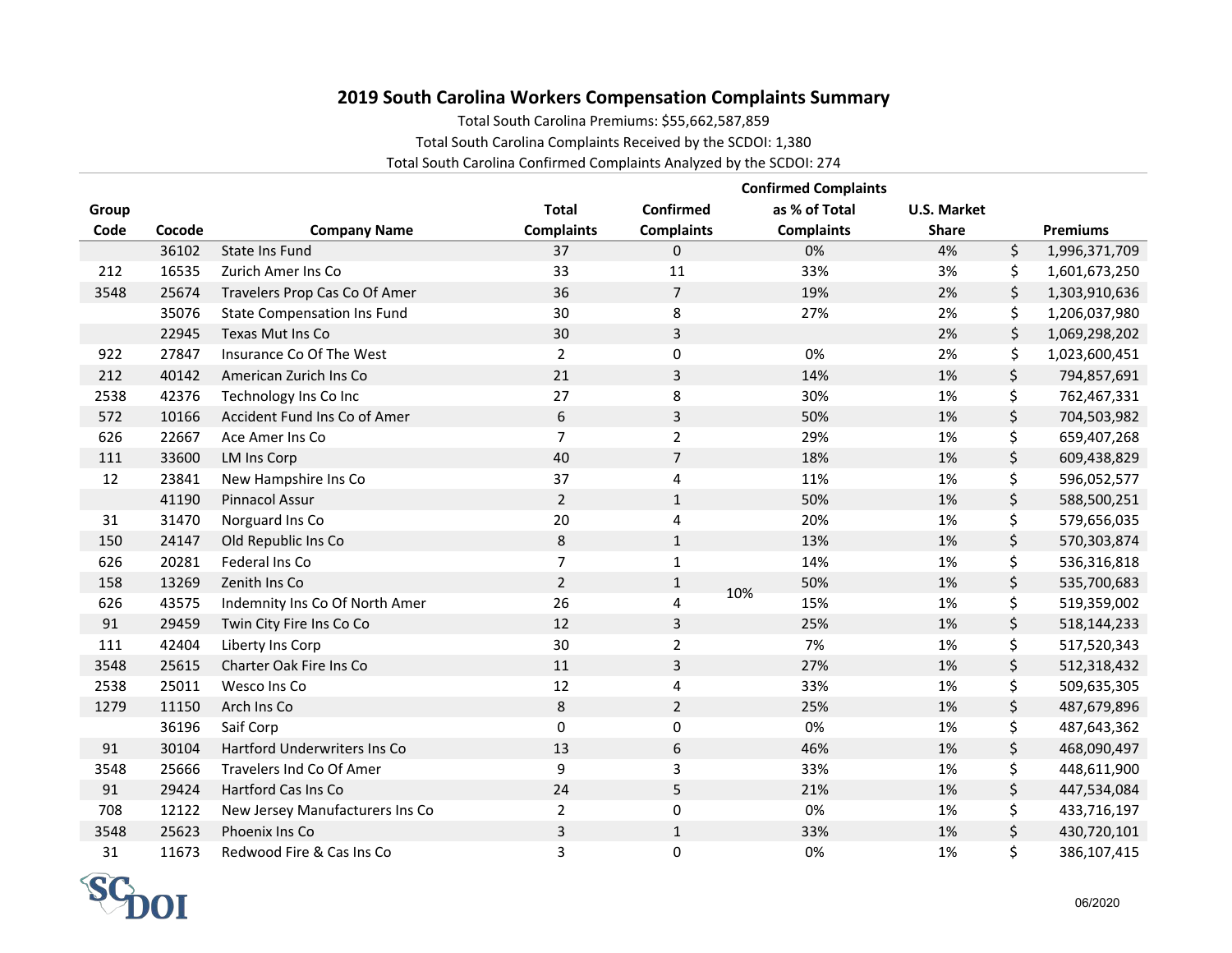|                |        |                                      |                   |                         | <b>Confirmed Complaints</b> |                    |                   |
|----------------|--------|--------------------------------------|-------------------|-------------------------|-----------------------------|--------------------|-------------------|
| Group          |        |                                      | <b>Total</b>      | Confirmed               | as % of Total               | <b>U.S. Market</b> |                   |
| Code           | Cocode | <b>Company Name</b>                  | <b>Complaints</b> | <b>Complaints</b>       | <b>Complaints</b>           | <b>Share</b>       | <b>Premiums</b>   |
| 84             | 10335  | <b>Bridgefield Cas Ins Co</b>        | 2                 | 0                       | 0%                          | 1%                 | \$<br>384,165,563 |
| 4670           | 38318  | Starr Ind & Liab Co                  | 3                 | 0                       | 0%                          | 1%                 | \$<br>379,627,060 |
| 3548           | 25682  | Travelers Ind Co Of CT               | 5                 | $\mathbf{1}$            | 20%                         | 1%                 | \$<br>376,005,128 |
| 3548           | 25658  | Travelers Ind Co                     | 10                | 3                       | 30%                         | 1%                 | \$<br>370,724,697 |
| 111            | 24082  | Ohio Security Ins Co                 | 16                | $\sqrt{4}$              | 25%                         | 1%                 | \$<br>369,329,807 |
| 111            | 23035  | Liberty Mut Fire Ins Co              | 11                | $\overline{2}$          | 18%                         | 1%                 | \$<br>368,864,777 |
| 91             | 34690  | Property & Cas Ins Co Of Hartford    | 3                 | $\overline{2}$          | 67%                         | 1%                 | \$<br>367,437,474 |
| 3363           | 10346  | <b>Employers Preferred Ins Co</b>    | 61                | 10                      | 16%                         | 1%                 | \$<br>363,123,438 |
| 572            | 12304  | Accident Fund Gen Ins Co             | $\mathbf 1$       | $\mathbf 1$             | 100%                        | 1%                 | \$<br>359,744,117 |
| 2538           | 19879  | Security Natl Ins Co                 | $\overline{7}$    | $\overline{2}$          | 29%                         | 1%                 | \$<br>357,739,740 |
| 91             | 11000  | Sentinel Ins Co Ltd                  | 10                | $\overline{\mathbf{3}}$ | 30%                         | 1%                 | \$<br>339,611,315 |
| 31             | 20044  | Berkshire Hathaway Homestate Ins Co  | 10                | $\mathbf{1}$            | 10%                         | 1%                 | \$<br>334,032,026 |
| 4886           | 41394  | Benchmark Ins Co                     | $\sqrt{4}$        | $\mathbf 1$             | 25%                         | 1%                 | \$<br>319,682,791 |
| 91             | 22357  | Hartford Accident & Ind Co           | 6                 | $\mathbf 1$             | 17%                         | 1%                 | \$<br>318,579,393 |
| 680            | 31895  | American Interstate Ins Co.          | $\overline{7}$    | $\overline{2}$          | 29%                         | 1%                 | \$<br>310,540,499 |
| 31             | 10855  | Cypress Ins Co                       | $\mathbf 0$       | $\pmb{0}$               | 0%                          | 1%                 | \$<br>305,702,660 |
| 91             | 37478  | Hartford Ins Co Of The Midwest       | 14                | $\mathbf 1$             | 7%                          | 1%                 | \$<br>303,859,531 |
| 1120           | 10120  | Everest Natl Ins Co                  | 5                 | $\mathbf 1$             | 20%                         | 1%                 | \$<br>299,102,703 |
| 3363           | 25402  | <b>Employers Assur Co</b>            | 13                | $\overline{\mathbf{3}}$ | 23%                         | 0%                 | \$<br>274,607,602 |
| 572            | 29157  | United WI Ins Co                     | $\overline{7}$    | $\mathbf 2$             | 29%                         | 0%                 | \$<br>270,158,908 |
| 3548           | 19038  | Travelers Cas & Surety Co            | $\overline{7}$    | $\mathbf 0$             | 0%                          | 0%                 | \$<br>269,716,785 |
| 31             | 42390  | Amguard Ins Co                       | 13                | $\mathbf 1$             | 8%                          | 0%                 | \$<br>265,404,638 |
|                | 15350  | West Bend Mut Ins Co                 | 5                 | $\overline{2}$          | 40%                         | 0%                 | \$<br>265,233,503 |
| 91             | 19682  | Hartford Fire Ins Co                 | $\overline{7}$    | $\mathbf 2$             | 29%                         | 0%                 | \$<br>265,223,678 |
|                | 14184  | Acuity A Mut Ins Co                  | $\overline{4}$    | $\mathbf 1$             | 25%                         | 0%                 | \$<br>260,324,669 |
| 785            | 38970  | Markel Ins Co                        | 10                | 4                       | 40%                         | 0%                 | \$<br>259,347,712 |
| $\overline{7}$ | 13935  | Federated Mut Ins Co                 | $\overline{2}$    | $\mathbf 0$             | 0%                          | 0%                 | \$<br>254,929,675 |
| 176            | 25143  | State Farm Fire & Cas Co             | 37                | 11                      | 30%                         | 0%                 | \$<br>252,039,374 |
| 12             | 19445  | National Union Fire Ins Co Of Pitts  | 6                 | $\mathbf 0$             | 0%                          | 0%                 | \$<br>247,060,136 |
| 572            | 12305  | Accident Fund Natl Ins Co            | $\mathbf 1$       | $\pmb{0}$               | 0%                          | 0%                 | \$<br>243,123,135 |
| 91             | 27120  | Trumbull Ins Co                      | 8                 | $\overline{4}$          | 50%                         | 0%                 | \$<br>243,060,327 |
|                | 36129  | Idaho State Ins Fund                 | $1\,$             | 0                       | 0%                          | 0%                 | \$<br>242,818,918 |
| 150            | 12262  | Pennsylvania Manufacturers Assoc Ins | $\overline{7}$    | $\overline{2}$          | 29%                         | 0%                 | \$<br>242,693,840 |
| 84             | 26832  | <b>Great Amer Alliance Ins Co</b>    | 5                 | 0                       | 0%                          | 0%                 | \$<br>241,830,438 |

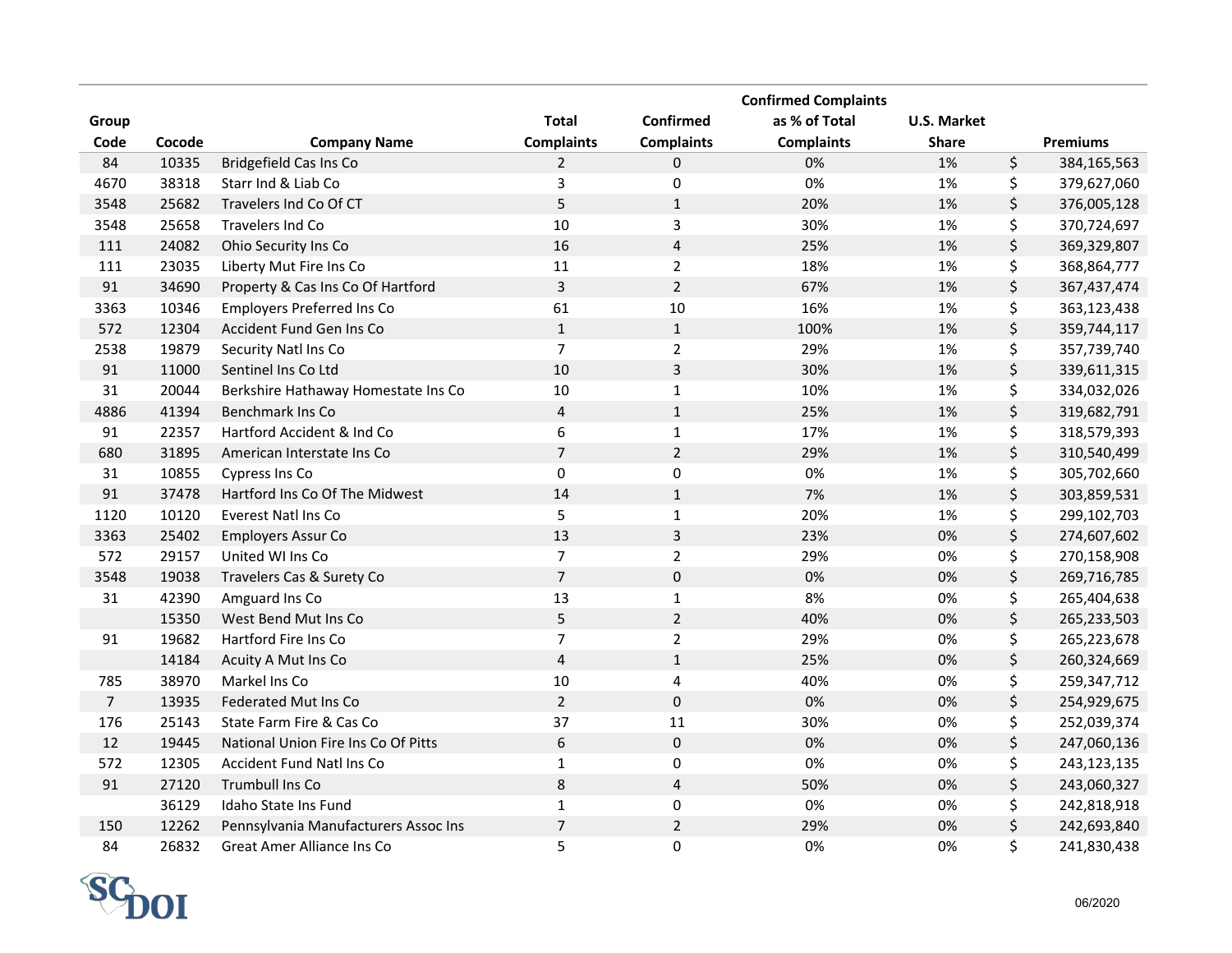|       |        |                               |                         |                         | <b>Confirmed Complaints</b> |                    |                     |
|-------|--------|-------------------------------|-------------------------|-------------------------|-----------------------------|--------------------|---------------------|
| Group |        |                               | <b>Total</b>            | Confirmed               | as % of Total               | <b>U.S. Market</b> |                     |
| Code  | Cocode | <b>Company Name</b>           | <b>Complaints</b>       | <b>Complaints</b>       | <b>Complaints</b>           | <b>Share</b>       | <b>Premiums</b>     |
| 3098  | 15105  | Safety Natl Cas Corp          | 3                       | 0                       | 0%                          | 0%                 | \$<br>239,725,121   |
|       | 10191  | Missouri Employers Mut Ins Co | 3                       | 0                       | 0%                          | 0%                 | \$<br>237,214,270   |
| 1147  | 10033  | <b>Workers Comp Fund</b>      | $\overline{2}$          | $\pmb{0}$               | 0%                          | 0%                 | \$<br>223,212,646   |
| 626   | 12777  | Chubb Ind Ins Co              | $\mathbf{1}$            | $\mathbf{1}$            | 100%                        | 0%                 | \$<br>222,258,172   |
| 4507  | 10844  | <b>Builders Mut Ins Co</b>    | $\overline{4}$          | $\mathbf{1}$            | 25%                         | 0%                 | \$<br>217,265,969   |
|       | 22350  | Louisiana Workers Comp Corp   | 0                       | $\pmb{0}$               | 0%                          | 0%                 | \$<br>213,703,146   |
| 1120  | 16045  | <b>Everest Premier Ins Co</b> | $\pmb{0}$               | $\pmb{0}$               | 0%                          | 0%                 | \$<br>211, 175, 167 |
| 213   | 26271  | Erie Ins Exch                 | 6                       | $\pmb{0}$               | 0%                          | 0%                 | \$<br>206,602,612   |
| 84    | 10701  | Bridgefield Employers Ins Co  | $\mathbf 1$             | $\pmb{0}$               | 0%                          | 0%                 | \$<br>206,558,607   |
| 2538  | 15954  | AmTrust Ins Co                | 19                      | $\mathbf{1}$            | 5%                          | 0%                 | \$<br>205,442,984   |
| 169   | 28460  | Sentry Cas Co                 | $\mathbf{1}$            | $\pmb{0}$               | 0%                          | 0%                 | \$<br>203,040,229   |
| 785   | 12831  | State Natl Ins Co Inc         | $\pmb{0}$               | $\pmb{0}$               | 0%                          | 0%                 | \$<br>201,165,460   |
| 1332  | 11030  | MEMIC Ind Co                  | $\pmb{0}$               | $\pmb{0}$               | 0%                          | 0%                 | \$<br>200,532,482   |
| 218   | 20427  | American Cas Co Of Reading PA | $\overline{2}$          | $\mathbf{1}$            | 50%                         | 0%                 | \$<br>200,289,493   |
|       | 11039  | Chesapeake Employers Ins Co   | 13                      | 3                       | 23%                         | 0%                 | \$<br>197,939,360   |
| 124   | 23396  | Amerisure Mut Ins Co          | $\mathbf 1$             | 0                       | 0%                          | 0%                 | \$<br>196,834,663   |
| 98    | 40045  | Starnet Ins Co                | $\pmb{0}$               | $\pmb{0}$               | 0%                          | 0%                 | \$<br>196,326,029   |
|       | 36188  | Compsource Mut Ins Co         | $\overline{\mathbf{4}}$ | $\overline{2}$          | 50%                         | 0%                 | \$<br>194,173,688   |
| 968   | 37885  | XL Specialty Ins Co           | $\overline{3}$          | $\pmb{0}$               | 0%                          | 0%                 | \$<br>193,666,330   |
| 4485  | 11555  | Pacific Compensation Ins Co   | 3                       | $\mathbf 2$             | 67%                         | 0%                 | \$<br>183,684,817   |
| 124   | 19488  | Amerisure Ins Co              | $\mathbf{1}$            | $\pmb{0}$               | 0%                          | 0%                 | \$<br>181,428,037   |
| 98    | 10900  | Preferred Employers Ins Co    | $\mathbf 2$             | $\pmb{0}$               | 0%                          | 0%                 | \$<br>178,920,065   |
| 4851  | 18767  | Church Mut Ins Co S I         | $\overline{2}$          | $\mathbf{1}$            | 50%                         | 0%                 | \$<br>177,208,913   |
| 62    | 21415  | <b>Employers Mut Cas Co</b>   | $\overline{7}$          | $\mathbf 1$             | 14%                         | 0%                 | \$<br>171,894,638   |
| 4485  | 38733  | Alaska Natl Ins Co            | $\overline{2}$          | $\pmb{0}$               | 0%                          | 0%                 | \$<br>169,782,511   |
| 572   | 12177  | Compwest Ins Co               | $\pmb{0}$               | $\pmb{0}$               | 0%                          | 0%                 | \$<br>167,111,158   |
| 3548  | 19046  | Travelers Cas Ins Co Of Amer  | 6                       | $\overline{\mathbf{4}}$ | 67%                         | 0%                 | \$<br>165,722,310   |
| 1332  | 11149  | Maine Employers Mut Ins Co    | 6                       | 0                       | 0%                          | 0%                 | \$<br>165,686,945   |
| 291   | 12372  | <b>BrickStreet Mut Ins Co</b> | 15                      | $\mathbf{1}$            | 7%                          | 0%                 | \$<br>165,196,122   |
| 474   | 10178  | <b>FCCI Ins Co</b>            | 1                       | $\mathbf{1}$            | 100%                        | 0%                 | \$<br>164,669,553   |
| 98    | 10510  | Carolina Cas Ins Co           | $\pmb{4}$               | $\pmb{0}$               | 0%                          | 0%                 | \$<br>164,627,056   |
| 150   | 24139  | Old Republic Gen Ins Corp     | $\mathbf 2$             | 0                       | 0%                          | 0%                 | \$<br>164,200,500   |
| 212   | 27855  | Zurich Amer Ins Co Of IL      | $\sqrt{2}$              | $\pmb{0}$               | 0%                          | 0%                 | \$<br>162,173,426   |
| 69    | 21687  | Mid Century Ins Co            | 9                       | 4                       | 44%                         | 0%                 | \$<br>160,013,738   |

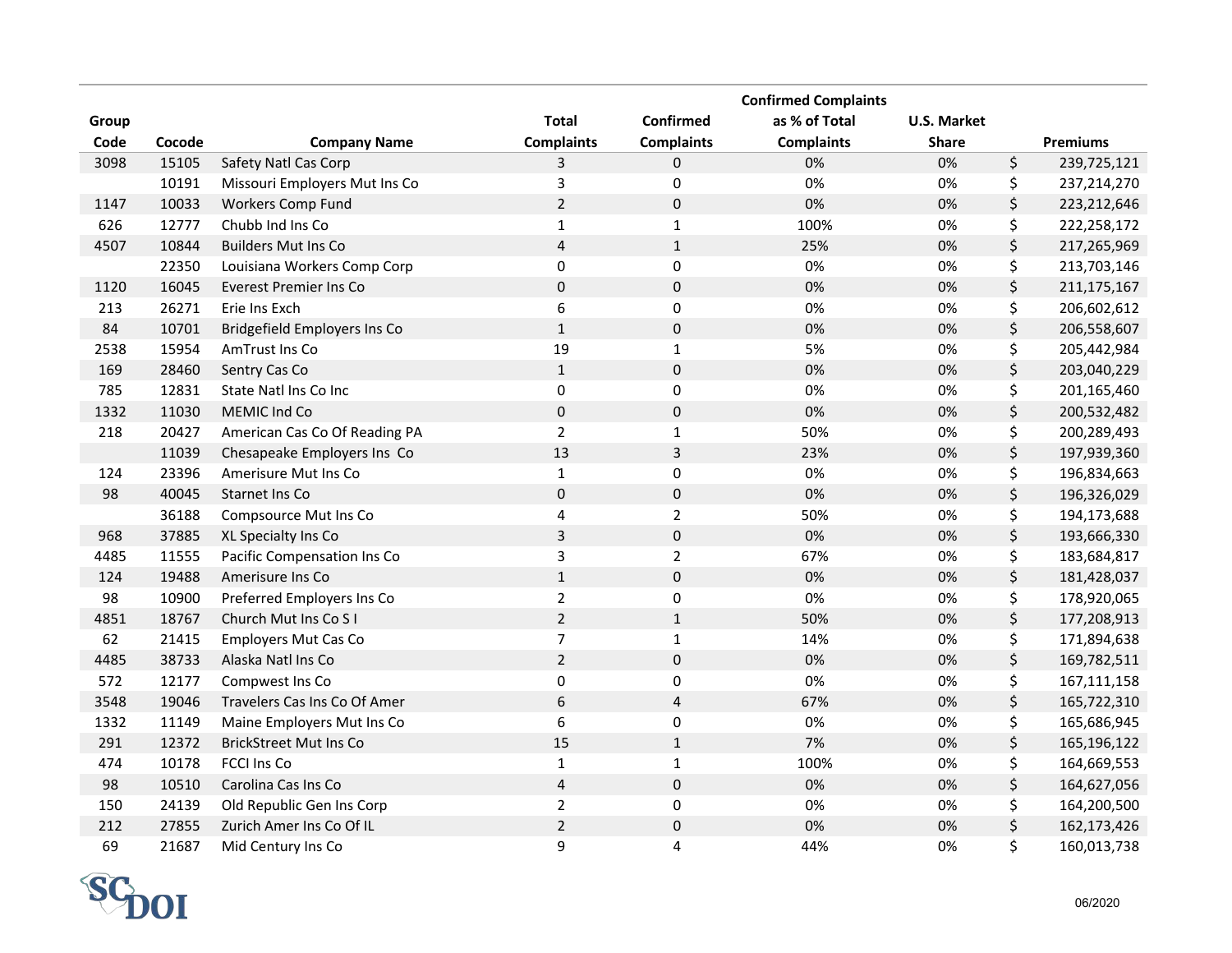|       |        |                                  |                   |                         | <b>Confirmed Complaints</b> |                    |                   |
|-------|--------|----------------------------------|-------------------|-------------------------|-----------------------------|--------------------|-------------------|
| Group |        |                                  | <b>Total</b>      | Confirmed               | as % of Total               | <b>U.S. Market</b> |                   |
| Code  | Cocode | <b>Company Name</b>              | <b>Complaints</b> | <b>Complaints</b>       | <b>Complaints</b>           | <b>Share</b>       | <b>Premiums</b>   |
|       | 15819  | Montana State Fund               | $\mathbf{1}$      | 0                       | 0%                          | 0%                 | \$<br>159,146,284 |
|       | 10320  | Kentucky Employers Mut Ins       | $\overline{2}$    | $\pmb{0}$               | 0%                          | 0%                 | \$<br>158,456,916 |
| 12    | 19429  | Insurance Co Of The State Of PA  | 4                 | $\pmb{0}$               | 0%                          | 0%                 | \$<br>158,173,791 |
| 31    | 34630  | Oak River Ins Co                 | $\pmb{0}$         | $\pmb{0}$               | 0%                          | 0%                 | \$<br>157,223,212 |
| 111   | 21458  | Employers Ins Co of Wausau       | 8                 | $\overline{\mathbf{3}}$ | 38%                         | 0%                 | \$<br>150,464,000 |
| 218   | 20508  | Valley Forge Ins Co              | $\overline{2}$    | 0                       | 0%                          | 0%                 | \$<br>149,277,338 |
| 3548  | 19070  | Standard Fire Ins Co             | $\overline{2}$    | $\pmb{0}$               | 0%                          | 0%                 | \$<br>148,491,747 |
| 169   | 24988  | Sentry Ins A Mut Co              | 3                 | $\pmb{0}$               | 0%                          | 0%                 | \$<br>147,571,603 |
| 4279  | 11347  | <b>SFM Mut Ins Co</b>            | $\mathbf 1$       | $\pmb{0}$               | 0%                          | 0%                 | \$<br>147,005,708 |
| 796   | 37257  | Praetorian Ins Co                | $\overline{2}$    | 0                       | 0%                          | 0%                 | \$<br>145,485,171 |
| 31    | 20052  | National Liab & Fire Ins Co      | 6                 | $\overline{3}$          | 50%                         | 0%                 | \$<br>145,389,953 |
| 111   | 33588  | First Liberty Ins Corp           | $\mathbf 1$       | $\mathsf 0$             | 0%                          | 0%                 | \$<br>142,481,919 |
| 256   | 16608  | New York Marine & Gen Ins Co     | $\mathbf 1$       | $\mathsf 0$             | 0%                          | 0%                 | \$<br>140,830,602 |
| 98    | 25224  | Great Divide Ins Co              | $\overline{2}$    | $\mathbf 1$             | 50%                         | 0%                 | \$<br>140,420,311 |
| 4962  | 38865  | California Ins Co                | $\mathbf 1$       | $\mathbf 0$             | 0%                          | 0%                 | \$<br>139,023,918 |
| 867   | 12416  | Protective Ins Co                | 5                 | $\mathbf{2}$            | 40%                         | 0%                 | \$<br>138,385,548 |
| 84    | 21172  | Vanliner Ins Co                  | $\pmb{0}$         | $\pmb{0}$               | 0%                          | 0%                 | \$<br>137,095,958 |
| 3494  | 15884  | Falls Lake Fire & Cas Co         | $\pmb{0}$         | 0                       | 0%                          | 0%                 | \$<br>136,983,808 |
| 626   | 20346  | Pacific Ind Co                   | $\mathbf{1}$      | $\mathbf 0$             | 0%                          | 0%                 | \$<br>135,527,899 |
| 213   | 35585  | Flagship City Ins Co             | $\overline{2}$    | $\mathbf 1$             | 50%                         | 0%                 | \$<br>135,275,570 |
| 4962  | 28258  | Continental Ind Co               | 11                | $\overline{2}$          | 18%                         | 0%                 | \$<br>133,397,364 |
| 2538  | 23140  | Associated Industries Ins Co Inc | 3                 | $\mathbf 1$             | 33%                         | 0%                 | \$<br>130,660,154 |
| 968   | 24554  | XL Ins Amer Inc                  | $\overline{2}$    | $\mathbf 1$             | 50%                         | 0%                 | \$<br>129,079,625 |
| 158   | 30120  | Znat Ins Co                      | $\pmb{0}$         | $\pmb{0}$               | 0%                          | 0%                 | \$<br>127,817,134 |
| 748   | 18023  | Star Ins Co                      | 5                 | $\overline{2}$          | 40%                         | 0%                 | \$<br>124,824,373 |
| 218   | 20443  | Continental Cas Co               | 4                 | $\pmb{0}$               | 0%                          | 0%                 | \$<br>124,367,117 |
| 291   | 15137  | Pinnaclepoint Ins Co             | $\mathbf 1$       | $\mathbf 0$             | 0%                          | 0%                 | \$<br>124,246,291 |
| 84    | 43753  | Republic Ind Co of CA            | $\mathbf 1$       | $\mathsf 0$             | 0%                          | 0%                 | \$<br>123,856,436 |
| 280   | 18988  | Auto Owners Ins Co               | 10                | $\mathsf 3$             | 30%                         | 0%                 | \$<br>122,945,216 |
| 3548  | 41483  | Farmington Cas Co                | $\overline{7}$    | $\mathbf 1$             | 14%                         | 0%                 | \$<br>122,369,871 |
| 2698  | 10724  | Eastern Alliance Ins Co          | $\overline{2}$    | $\mathbf 1$             | 50%                         | 0%                 | \$<br>121,043,759 |
| 3490  | 24017  | Beacon Mut Ins Co                | 4                 | $\pmb{0}$               | 0%                          | 0%                 | \$<br>120,457,495 |
| 96    | 22543  | Secura Ins A Mut Co              | $\mathbf 1$       | $\mathsf 0$             | 0%                          | 0%                 | \$<br>119,853,582 |
| 98    | 31003  | Tri State Ins Co Of MN           | $\overline{2}$    | $\mathbf{1}$            | 50%                         | 0%                 | \$<br>116,346,201 |

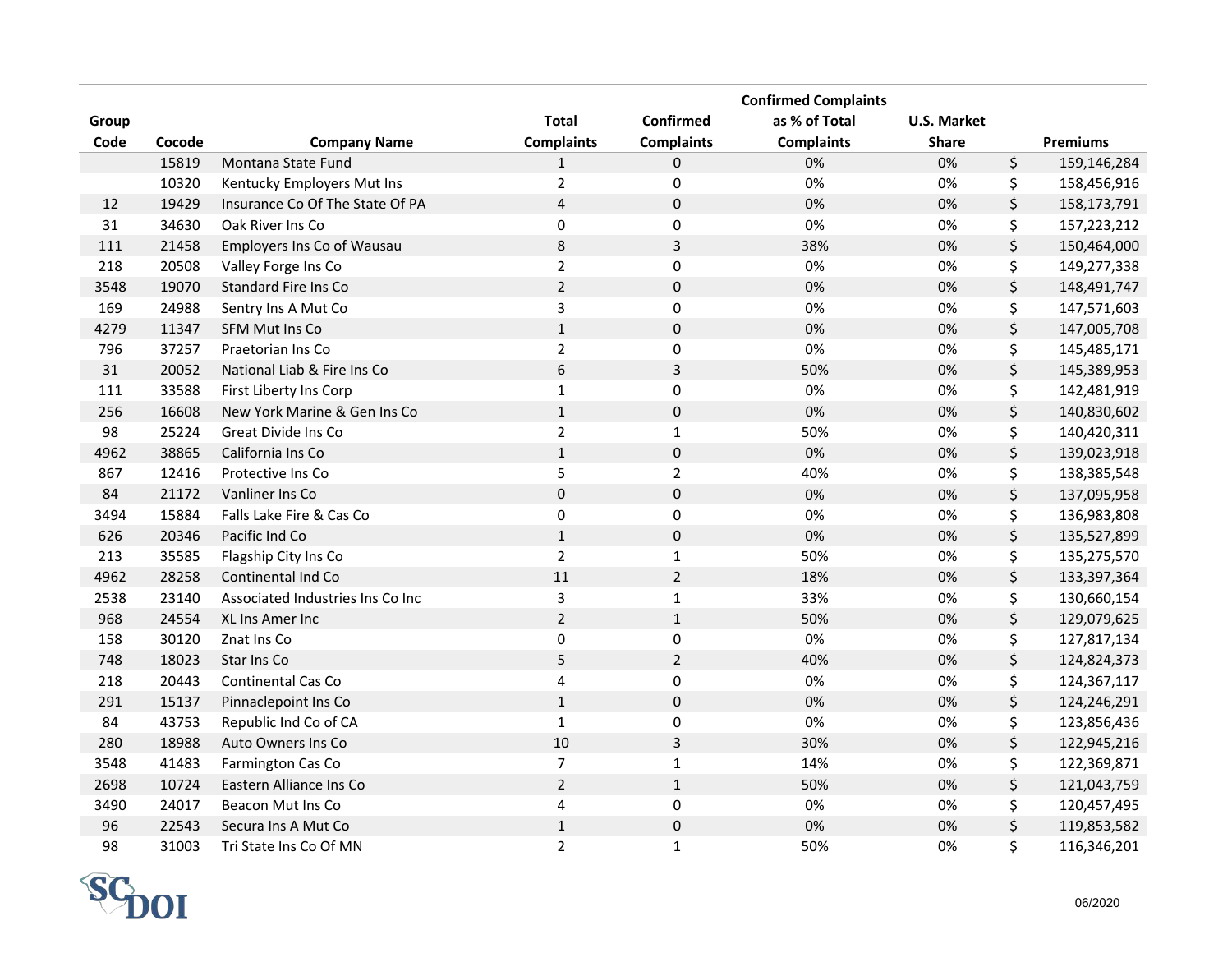|       |        |                                     |                   |                   | <b>Confirmed Complaints</b> |                    |                   |
|-------|--------|-------------------------------------|-------------------|-------------------|-----------------------------|--------------------|-------------------|
| Group |        |                                     | <b>Total</b>      | Confirmed         | as % of Total               | <b>U.S. Market</b> |                   |
| Code  | Cocode | <b>Company Name</b>                 | <b>Complaints</b> | <b>Complaints</b> | <b>Complaints</b>           | <b>Share</b>       | <b>Premiums</b>   |
| 62    | 21407  | Emcasco Ins Co                      | 3                 | $\overline{2}$    | 67%                         | 0%                 | \$<br>115,314,888 |
| 4725  | 25496  | StarStone Natl Ins Co               | $\overline{2}$    | $\pmb{0}$         | 0%                          | 0%                 | \$<br>115,186,775 |
| 2698  | 11242  | Allied Eastern Ind Co               | $1\,$             | $\mathbf 0$       | 0%                          | 0%                 | \$<br>113,346,006 |
| 2498  | 33758  | Associated Industries Of MA Mut Ins | $\mathbf 0$       | 0                 | 0%                          | 0%                 | \$<br>112,008,445 |
| 2538  | 13900  | ARI Ins Co                          | $\mathbf 0$       | $\mathbf 0$       | 0%                          | 0%                 | \$<br>111,566,973 |
|       | 27677  | State Workers Ins Fund              | 3                 | $\pmb{0}$         | 0%                          | 0%                 | \$<br>110,617,242 |
| 244   | 23280  | The Cincinnati Ind Co               | $\pmb{0}$         | $\pmb{0}$         | 0%                          | 0%                 | \$<br>110,459,676 |
| 244   | 28665  | The Cincinnati Cas Co               | $\mathbf{1}$      | $\pmb{0}$         | 0%                          | 0%                 | \$<br>109,887,786 |
| 218   | 20478  | National Fire Ins Co Of Hartford    | $\pmb{0}$         | $\mathbf 0$       | 0%                          | 0%                 | \$<br>108,231,533 |
| 150   | 20095  | <b>BITCO Gen Ins Corp</b>           | $\pmb{0}$         | $\pmb{0}$         | 0%                          | 0%                 | \$<br>107,984,161 |
| 218   | 20494  | <b>Transportation Ins Co</b>        | $1\,$             | $\pmb{0}$         | 0%                          | 0%                 | \$<br>107,806,082 |
| 111   | 44393  | West Amer Ins Co                    | $\pmb{0}$         | $\mathbf 0$       | 0%                          | 0%                 | \$<br>105,852,356 |
| 218   | 35289  | Continental Ins Co                  | $\pmb{0}$         | $\mathbf 0$       | 0%                          | 0%                 | \$<br>104,270,749 |
| 140   | 11991  | National Cas Co                     | $\mathbf{1}$      | $\pmb{0}$         | 0%                          | 0%                 | \$<br>103,496,952 |
| 150   | 41424  | Pennsylvania Manufacturers Ind Co   | $\pmb{0}$         | $\mathbf 0$       | 0%                          | 0%                 | \$<br>101,619,984 |
| 150   | 36897  | Manufacturers Alliance Ins Co       | $\mathbf 0$       | $\pmb{0}$         | 0%                          | 0%                 | \$<br>99,699,842  |
| 1147  | 40517  | <b>WCF Natl Ins Co</b>              | $\pmb{0}$         | $\mathbf 0$       | 0%                          | 0%                 | \$<br>99,340,466  |
| 280   | 32700  | Owners Ins Co                       | $\mathbf 2$       | $\mathbf 0$       | 0%                          | 0%                 | \$<br>97,642,143  |
| 626   | 20702  | Ace Fire Underwriters Ins Co        | $\overline{3}$    | $\mathbf{1}$      | 33%                         | 0%                 | \$<br>96,501,936  |
| 4906  | 10385  | FFVA Mut Ins Co                     | $\mathbf 1$       | $\mathbf{1}$      | 100%                        | 0%                 | \$<br>96,262,486  |
| 796   | 39217  | QBE Ins Corp                        | $\mathbf{1}$      | $\mathbf 0$       | 0%                          | 0%                 | \$<br>96,176,321  |
| 3219  | 11126  | Sompo Amer Ins Co                   | $\mathbf 0$       | $\mathbf 0$       | 0%                          | 0%                 | \$<br>96,151,827  |
| 12    | 23809  | Granite State Ins Co                | $\overline{7}$    | $\mathbf 1$       | 14%                         | 0%                 | \$<br>95,582,926  |
| 140   | 28223  | Nationwide Agribusiness Ins Co      | $\mathbf 1$       | $\mathbf{1}$      | 100%                        | 0%                 | \$<br>95,123,790  |
| 213   | 16233  | Erie Ins Co Of NY                   | $\overline{2}$    | $\mathbf 0$       | 0%                          | 0%                 | \$<br>94,334,416  |
| 1279  | 30830  | Arch Ind Ins Co                     | $\overline{3}$    | $\mathbf 0$       | 0%                          | 0%                 | \$<br>93,638,760  |
| 150   | 11371  | Great West Cas Co                   | $1\,$             | $\mathbf 0$       | 0%                          | 0%                 | \$<br>92,915,793  |
| 291   | 13045  | Northstone Ins Co                   | $\pmb{0}$         | 0                 | 0%                          | 0%                 | \$<br>86,985,744  |
| 242   | 12572  | Selective Ins Co Of Amer            | $\mathbf 1$       | $\mathbf 1$       | 100%                        | 0%                 | \$<br>84,440,350  |
| 158   | 21113  | United States Fire Ins Co           | $\overline{2}$    | $\pmb{0}$         | 0%                          | 0%                 | \$<br>84,161,309  |
| 1324  | 11018  | Upmc Hlth Benefits Inc              | $\mathbf 1$       | $\mathbf 0$       | 0%                          | $0\%$              | \$<br>83,800,611  |
|       | 15261  | Society Ins a Mut Co                | $\mathbf 2$       | $\pmb{0}$         | 0%                          | 0%                 | \$<br>83,496,859  |
| 111   | 24074  | Ohio Cas Ins Co                     | $\mathbf 1$       | $\mathbf 1$       | 100%                        | 0%                 | \$<br>83,227,051  |
| 244   | 10677  | The Cincinnati Ins Co               | $\overline{4}$    | $\mathbf{1}$      | 25%                         | 0%                 | \$<br>82,094,841  |

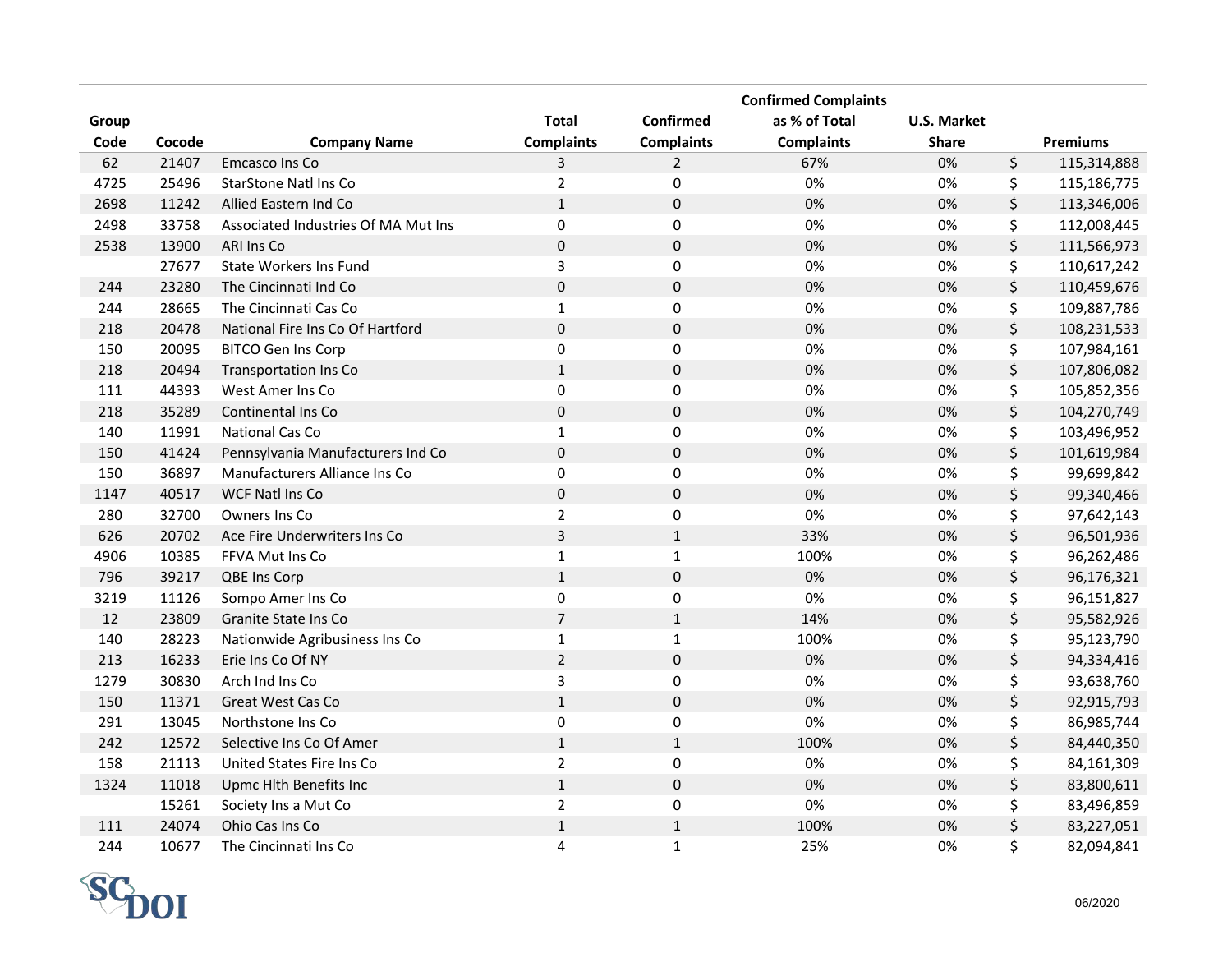|       |        |                                   |                   |                   | <b>Confirmed Complaints</b> |                    |                  |
|-------|--------|-----------------------------------|-------------------|-------------------|-----------------------------|--------------------|------------------|
| Group |        |                                   | <b>Total</b>      | Confirmed         | as % of Total               | <b>U.S. Market</b> |                  |
| Code  | Cocode | <b>Company Name</b>               | <b>Complaints</b> | <b>Complaints</b> | <b>Complaints</b>           | <b>Share</b>       | <b>Premiums</b>  |
| 4713  | 10700  | RetailFirst Ins Co                | 1                 | 0                 | 0%                          | 0%                 | \$<br>81,811,131 |
| 88    | 22292  | Hanover Ins Co                    | $\overline{2}$    | $\pmb{0}$         | 0%                          | 0%                 | \$<br>80,887,831 |
| 242   | 19259  | Selective Ins Co Of SC            | $\overline{2}$    | $\mathbf 0$       | 0%                          | 0%                 | \$<br>79,965,817 |
| 158   | 21105  | North River Ins Co                | $\mathbf{1}$      | 0                 | 0%                          | 0%                 | \$<br>79,902,976 |
| 457   | 35505  | Rockwood Cas Ins Co               | 3                 | $\mathbf 0$       | 0%                          | 0%                 | \$<br>79,631,482 |
| 12    | 19410  | Commerce & Industry Ins Co        | 6                 | $\mathbf{1}$      | 17%                         | 0%                 | \$<br>78,971,835 |
| 785   | 27626  | Firstcomp Ins Co                  | 5                 | $\mathbf 0$       | 0%                          | 0%                 | \$<br>77,503,360 |
| 84    | 22179  | Republic Ind Co Of Amer           | $\pmb{0}$         | $\pmb{0}$         | 0%                          | 0%                 | \$<br>75,820,861 |
| 212   | 26247  | American Guar & Liab Ins          | $\mathbf{1}$      | $\mathbf 0$       | 0%                          | 0%                 | \$<br>75,372,153 |
| 111   | 24066  | American Fire & Cas Co            | $\pmb{0}$         | $\pmb{0}$         | 0%                          | 0%                 | \$<br>74,123,424 |
| 12    | 19380  | American Home Assur Co            | $\overline{3}$    | $\mathbf 0$       | 0%                          | 0%                 | \$<br>73,538,031 |
| 1309  | 13986  | Frankenmuth Mut Ins Co            | $\pmb{0}$         | 0                 | 0%                          | 0%                 | \$<br>72,890,525 |
| 153   | 24228  | Pekin Ins Co                      | $1\,$             | $\mathbf 0$       | 0%                          | 0%                 | \$<br>72,056,626 |
| 457   | 19801  | Argonaut Ins Co                   | $\pmb{0}$         | 0                 | 0%                          | 0%                 | \$<br>71,977,147 |
| 4873  | 12472  | LUBA Cas Ins Co                   | $\pmb{0}$         | $\mathbf 0$       | 0%                          | 0%                 | \$<br>71,183,762 |
| 4381  | 35408  | Imperium Ins Co                   | $\overline{4}$    | $\mathbf{1}$      | 25%                         | 0%                 | \$<br>70,987,764 |
| 84    | 32620  | National Interstate Ins Co        | $1\,$             | $\mathbf 0$       | 0%                          | 0%                 | \$<br>70,506,368 |
| 169   | 23434  | Middlesex Ins Co                  | $\boldsymbol{6}$  | $\mathbf{1}$      | 17%                         | 0%                 | \$<br>69,392,782 |
| 626   | 20397  | Vigilant Ins Co                   | $\pmb{0}$         | $\mathbf 0$       | 0%                          | 0%                 | \$<br>69,159,135 |
| 303   | 15032  | Guideone Mut Ins Co               | $\mathbf 1$       | $\pmb{0}$         | 0%                          | 0%                 | \$<br>69,145,230 |
| 4938  | 10781  | Hawaii Employers Mut Ins Co       | $\pmb{0}$         | $\mathbf 0$       | 0%                          | 0%                 | \$<br>68,927,691 |
| 4715  | 22551  | Mitsui Sumitomo Ins USA Inc       | $\pmb{0}$         | $\pmb{0}$         | 0%                          | 0%                 | \$<br>68,781,595 |
| 69    | 21709  | Truck Ins Exch                    | $\sqrt{2}$        | $\mathbf 1$       | 50%                         | 0%                 | \$<br>68,639,954 |
| 4485  | 13928  | Copperpoint Ind Ins Co            | $\mathbf 1$       | $\pmb{0}$         | 0%                          | 0%                 | \$<br>68,534,192 |
| 88    | 22306  | Massachusetts Bay Ins Co          | $\overline{2}$    | $\pmb{0}$         | 0%                          | 0%                 | \$<br>67,489,582 |
| 775   | 13714  | Pharmacists Mut Ins Co            | $\pmb{0}$         | $\mathbf 0$       | 0%                          | 0%                 | \$<br>67,155,405 |
| 4670  | 16109  | <b>Starr Specialty Ins Co</b>     | $\mathbf 0$       | $\mathbf 0$       | 0%                          | 0%                 | \$<br>63,574,828 |
| 242   | 39926  | Selective Ins Co Of The Southeast | $\mathbf{1}$      | $\mathbf{1}$      | 100%                        | 0%                 | \$<br>62,701,194 |
|       | 13528  | Brotherhood Mut Ins Co            | $\mathbf 1$       | $\mathbf 0$       | 0%                          | 0%                 | \$<br>62,152,226 |
| 309   | 15377  | Western Natl Mut Ins Co           | $\mathbf{1}$      | $\pmb{0}$         | 0%                          | 0%                 | \$<br>60,609,122 |
| 248   | 13021  | United Fire & Cas Co              | $\mathbf 1$       | $\mathbf{1}$      | 100%                        | $0\%$              | \$<br>60,400,703 |
| 98    | 31325  | Acadia Ins Co                     | $\pmb{0}$         | $\pmb{0}$         | 0%                          | 0%                 | \$<br>59,793,455 |
| 88    | 42552  | Nova Cas Co                       | $\mathbf 1$       | $\mathbf 0$       | 0%                          | 0%                 | \$<br>59,463,078 |
| 408   | 13803  | Farm Family Cas Ins Co            | $\mathbf{1}$      | $\mathbf{1}$      | 100%                        | 0%                 | \$<br>58,864,750 |

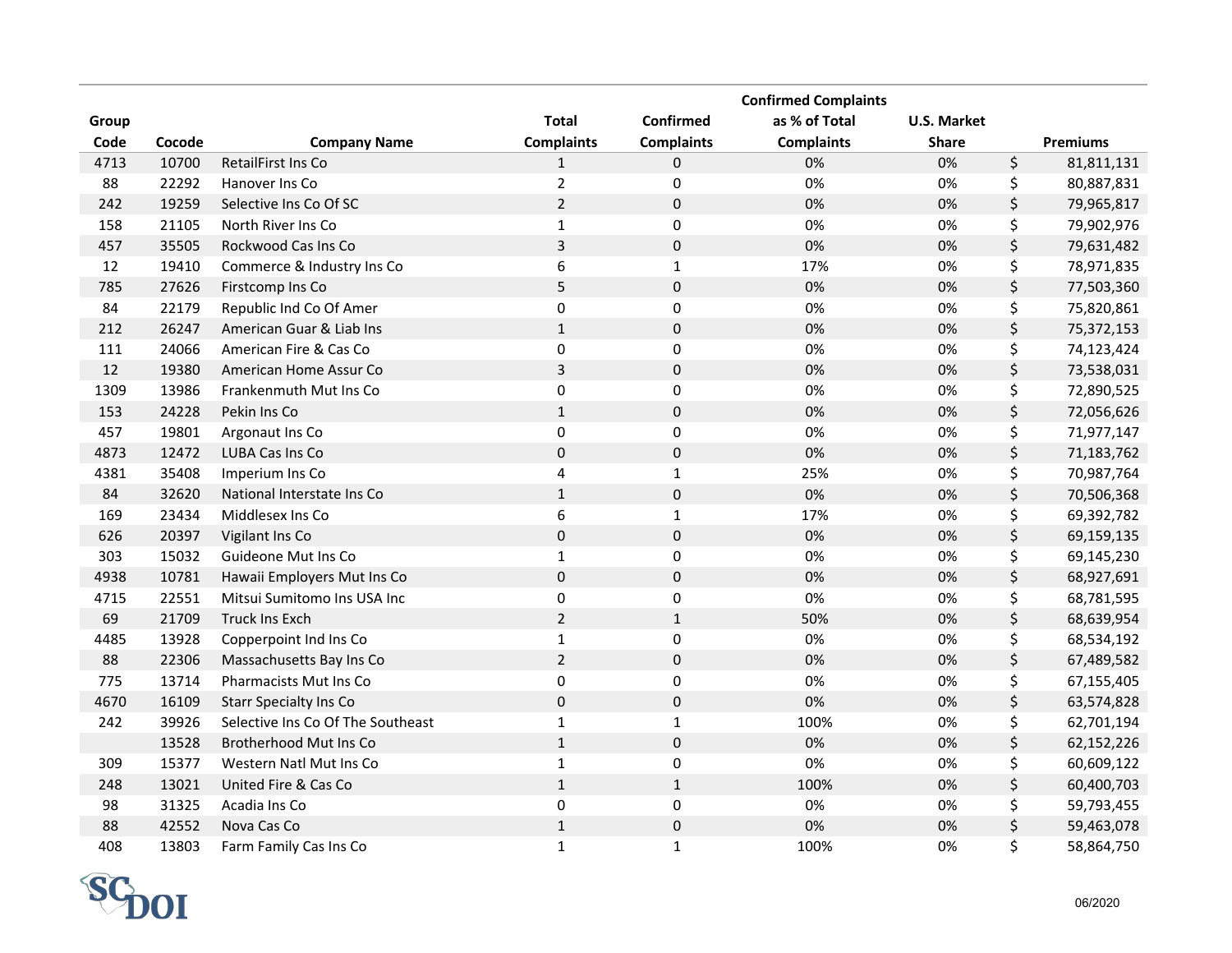|       |        |                                      |                   |                     | <b>Confirmed Complaints</b> |                    |                  |
|-------|--------|--------------------------------------|-------------------|---------------------|-----------------------------|--------------------|------------------|
| Group |        |                                      | <b>Total</b>      | Confirmed           | as % of Total               | <b>U.S. Market</b> |                  |
| Code  | Cocode | <b>Company Name</b>                  | <b>Complaints</b> | <b>Complaints</b>   | <b>Complaints</b>           | <b>Share</b>       | <b>Premiums</b>  |
| 88    | 41840  | Allmerica Fin Benefit Ins Co         | 0                 | 0                   | 0%                          | 0%                 | \$<br>58,622,820 |
| 1302  | 10704  | <b>Builders Ins</b>                  | $\mathbf{1}$      | 0                   | 0%                          | 0%                 | \$<br>57,668,200 |
| 50    | 20990  | Country Mut Ins Co                   | $\mathbf 0$       | $\pmb{0}$           | 0%                          | 0%                 | \$<br>56,635,996 |
|       | 14176  | Hastings Mut Ins Co                  | $\mathbf 1$       | 0                   | 0%                          | 0%                 | \$<br>56,589,596 |
| 3494  | 11828  | Stonewood Ins Co                     | $\overline{2}$    | $\mathbf{1}$        | 50%                         | 0%                 | \$<br>56,514,682 |
| 4713  | 11697  | <b>Businessfirst Ins Co</b>          | $\mathbf{1}$      | 0                   | 0%                          | 0%                 | \$<br>56,482,534 |
| 3219  | 38997  | Sompo Amer Fire & Mar Ins Co Amer    | $\mathbf 0$       | $\pmb{0}$           | 0%                          | 0%                 | \$<br>56,183,211 |
| 4794  | 11219  | Lackawanna Amer Ins Co               | $\mathbf 0$       | 0                   | 0%                          | 0%                 | \$<br>55,603,781 |
| 98    | 10804  | Continental Western Ins Co           | $\mathbf{1}$      | $\pmb{0}$           | 0%                          | 0%                 | \$<br>55,541,856 |
| 4234  | 26379  | Accredited Surety & Cas Co Inc       | $\pmb{0}$         | 0                   | 0%                          | 0%                 | \$<br>55,099,316 |
| 242   | 14376  | Selective Cas Ins Co                 | $1\,$             | $\pmb{0}$           | 0%                          | 0%                 | \$<br>54,972,687 |
| 350   | 21261  | Electric Ins Co                      | $\mathbf 0$       | 0                   | 0%                          | 0%                 | \$<br>54,880,084 |
| 88    | 31534  | Citizens Ins Co Of Amer              | 3                 | $\mathbf 1$         | 33%                         | 0%                 | \$<br>54,400,340 |
| 175   | 45934  | American Compensation Ins Co         | $\mathbf 1$       | $\pmb{0}$           | 0%                          | 0%                 | \$<br>54,200,564 |
| 4715  | 20362  | Mitsui Sumitomo Ins Co of Amer       | $\mathbf 0$       | $\pmb{0}$           | 0%                          | 0%                 | \$<br>53,488,213 |
| 88    | 36064  | Hanover Amer Ins Co                  | $\mathbf 1$       | $\pmb{0}$           | 0%                          | 0%                 | \$<br>53,339,775 |
| 201   | 25976  | Utica Mut Ins Co                     | $\mathbf 0$       | $\pmb{0}$           | 0%                          | 0%                 | \$<br>52,203,631 |
| 98    | 25844  | Union Ins Co                         | $\pmb{0}$         | $\mathsf 0$         | 0%                          | 0%                 | \$<br>52,063,205 |
| 140   | 23787  | Nationwide Mut Ins Co                | $\overline{2}$    | $\pmb{0}$           | 0%                          | 0%                 | \$<br>51,745,102 |
| 98    | 38911  | Berkley Natl Ins Co                  | $\mathbf 1$       | $\mathbf 1$         | 100%                        | 0%                 | \$<br>51,430,258 |
| 518   | 14117  | <b>Grinnell Mut Reins Co</b>         | 3                 | $\mathsf{O}\xspace$ | 0%                          | 0%                 | \$<br>50,958,804 |
| 626   | 10052  | Chubb Natl Ins Co                    | $\mathbf{1}$      | 0                   | 0%                          | 0%                 | \$<br>50,578,884 |
|       | 16273  | ClearPath Mut Ins Co                 | $\mathbf 0$       | $\mathsf 0$         | 0%                          | 0%                 | \$<br>49,962,837 |
| 1124  | 34924  | Dakota Truck Underwriters            | $\mathbf 1$       | $\mathsf 0$         | 0%                          | 0%                 | \$<br>49,840,836 |
| 291   | 15136  | Summitpoint Ins Co                   | $\mathbf 1$       | $\pmb{0}$           | 0%                          | 0%                 | \$<br>49,627,898 |
| 3363  | 11512  | <b>Employers Compensation Ins Co</b> | $\overline{2}$    | 0                   | 0%                          | 0%                 | \$<br>49,165,494 |
| 867   | 40460  | Sagamore Ins Co                      | $\pmb{0}$         | $\mathsf 0$         | 0%                          | 0%                 | \$<br>48,623,682 |
| 1124  | 10351  | First Dakota Ind Co                  | $\pmb{0}$         | $\mathsf 0$         | 0%                          | 0%                 | \$<br>47,797,329 |
| 1154  | 36234  | Preferred Professional Ins Co        | $\pmb{0}$         | $\mathsf 0$         | 0%                          | 0%                 | \$<br>47,300,387 |
| 2538  | 22985  | Sequoia Ins Co                       | $\overline{2}$    | $\overline{2}$      | 100%                        | 0%                 | \$<br>47,278,657 |
| 1302  | 11240  | American Builders Ins Co             | $\pmb{0}$         | $\mathsf 0$         | 0%                          | $0\%$              | \$<br>46,668,315 |
| 4507  | 13036  | <b>Builders Premier Ins Co</b>       | $\pmb{0}$         | 0                   | 0%                          | 0%                 | \$<br>46,575,849 |
| 201   | 12475  | Republic Franklin Ins Co             | $\pmb{0}$         | $\mathsf 0$         | 0%                          | 0%                 | \$<br>46,276,835 |
| 4904  | 27154  | <b>Atlantic Specialty Ins Co</b>     | 0                 | 0                   | 0%                          | 0%                 | \$<br>46,156,506 |

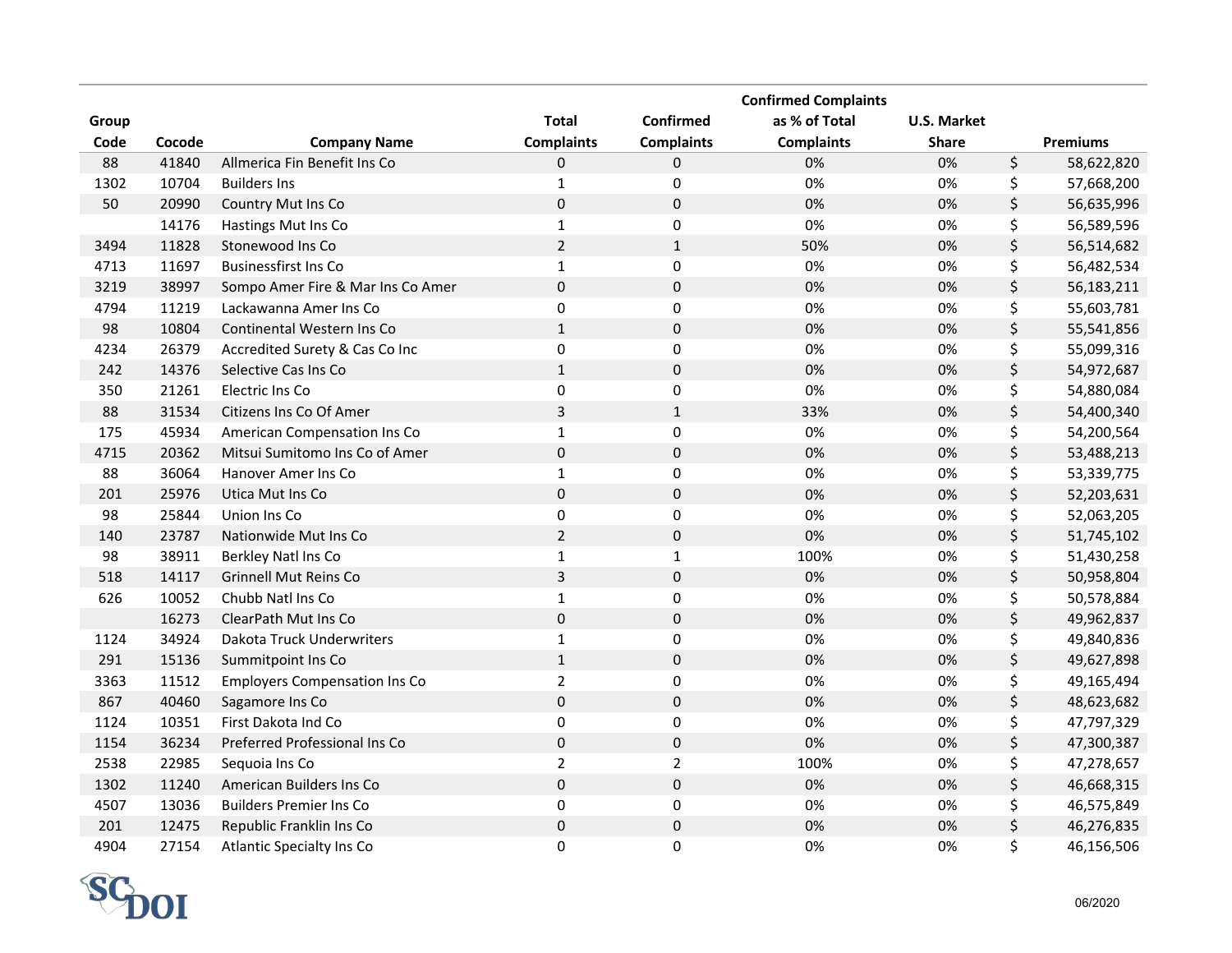|       |        |                                    |                   |                   | <b>Confirmed Complaints</b> |                    |                  |
|-------|--------|------------------------------------|-------------------|-------------------|-----------------------------|--------------------|------------------|
| Group |        |                                    | <b>Total</b>      | Confirmed         | as % of Total               | <b>U.S. Market</b> |                  |
| Code  | Cocode | <b>Company Name</b>                | <b>Complaints</b> | <b>Complaints</b> | <b>Complaints</b>           | <b>Share</b>       | <b>Premiums</b>  |
| 250   | 22586  | <b>Atlantic States Ins Co</b>      | 0                 | 0                 | 0%                          | 0%                 | \$<br>45,867,679 |
| 98    | 23612  | Midwest Employers Cas Co           | 4                 | 0                 | 0%                          | 0%                 | \$<br>45,743,026 |
| 201   | 25984  | Graphic Arts Mut Ins Co            | $\overline{2}$    | $\mathbf{1}$      | 50%                         | 0%                 | \$<br>45,476,934 |
| 98    | 21784  | Firemens Ins Co Of Washington DC   | 0                 | $\pmb{0}$         | 0%                          | 0%                 | \$<br>45,438,186 |
| 267   | 14303  | Integrity Ins Co                   | $\mathbf{1}$      | $\mathbf 0$       | 0%                          | 0%                 | \$<br>45,199,244 |
| 4949  | 11042  | Stonetrust Commercial Ins Co       | $\mathbf 0$       | $\pmb{0}$         | 0%                          | 0%                 | \$<br>45,117,865 |
|       | 13012  | Normandy Ins Co                    | 3                 | $\overline{2}$    | 67%                         | 0%                 | \$<br>44,763,819 |
| 2538  | 26662  | Milford Cas Ins Co                 | $\overline{2}$    | $\pmb{0}$         | 0%                          | 0%                 | \$<br>42,983,520 |
| 98    | 15911  | Berkley Cas Co                     | 5                 | $\mathbf{1}$      | 20%                         | 0%                 | \$<br>42,522,753 |
|       | 13683  | Ascendant Commercial Ins Inc       | 4                 | 0                 | 0%                          | 0%                 | \$<br>41,884,153 |
| 1178  | 44326  | Atlantic Charter Ins Co            | $\mathbf{1}$      | $\mathbf{1}$      | 100%                        | 0%                 | \$<br>41,782,962 |
| 271   | 14990  | Pennsylvania Natl Mut Cas Ins Co   | $\mathbf{1}$      | 0                 | 0%                          | 0%                 | \$<br>41,740,422 |
| 1332  | 14164  | <b>MEMIC Cas Co</b>                | $\pmb{0}$         | $\mathbf 0$       | 0%                          | 0%                 | \$<br>41,522,311 |
| 4935  | 23663  | National Amer Ins Co               | $\mathbf 1$       | 0                 | 0%                          | 0%                 | \$<br>40,760,144 |
| 98    | 10885  | Key Risk Ins Co                    | $\pmb{0}$         | $\mathbf 0$       | 0%                          | 0%                 | \$<br>40,350,064 |
| 708   | 10732  | New Jersey Cas Ins Co              | $\overline{4}$    | 0                 | 0%                          | 0%                 | \$<br>40,318,903 |
| 3098  | 10945  | <b>Tokio Marine Amer Ins Co</b>    | $\pmb{0}$         | $\mathbf 0$       | 0%                          | 0%                 | \$<br>40,192,233 |
| 2498  | 11104  | <b>Associated Employers Ins Co</b> | $\mathbf 0$       | $\pmb{0}$         | 0%                          | 0%                 | \$<br>40,159,097 |
| 1120  | 16044  | Everest Denali Ins Co              | $\pmb{0}$         | $\mathbf 0$       | 0%                          | 0%                 | \$<br>40,130,503 |
| 98    | 29580  | Berkley Regional Ins Co            | $\mathbf 0$       | $\mathbf 0$       | 0%                          | 0%                 | \$<br>40,072,706 |
| 761   | 21849  | American Automobile Ins Co         | $\mathbf{1}$      | $\mathbf 0$       | 0%                          | 0%                 | \$<br>39,750,264 |
| 12    | 23817  | Illinois Natl Ins Co               | $\mathbf 1$       | $\mathbf 0$       | 0%                          | 0%                 | \$<br>39,545,374 |
| 968   | 22322  | Greenwich Ins Co                   | $\pmb{0}$         | $\pmb{0}$         | 0%                          | 0%                 | \$<br>39,249,082 |
| 594   | 19984  | <b>ACIG Ins Co</b>                 | $\pmb{0}$         | $\mathbf 0$       | 0%                          | 0%                 | \$<br>38,303,879 |
| 626   | 20303  | Great Northern Ins Co              | $\pmb{0}$         | $\mathbf 0$       | 0%                          | 0%                 | \$<br>37,990,251 |
| 4863  | 38776  | Sirius Amer Ins Co                 | $\pmb{0}$         | $\pmb{0}$         | 0%                          | 0%                 | \$<br>37,674,800 |
| 228   | 24112  | Westfield Ins Co                   | $\overline{3}$    | $\mathbf 0$       | 0%                          | 0%                 | \$<br>37,573,894 |
| 2698  | 13019  | Eastern Advantage Assur Co         | $\pmb{0}$         | $\pmb{0}$         | 0%                          | 0%                 | \$<br>37,453,124 |
| 681   | 43389  | Service Lloyds Ins Co              | $\mathbf 1$       | $\mathbf 0$       | 0%                          | 0%                 | \$<br>37,136,328 |
| 4794  | 15563  | Clear Spring Prop & Cas Co         | 1                 | $\pmb{0}$         | 0%                          | 0%                 | \$<br>36,937,341 |
|       | 11118  | Federated Rural Electric Ins Exch  | $\pmb{0}$         | $\pmb{0}$         | 0%                          | 0%                 | \$<br>36,455,560 |
| 748   | 21903  | Procentury Ins Co                  | $1\,$             | $\mathbf{1}$      | 100%                        | 0%                 | \$<br>36,447,654 |
| 91    | 38288  | Hartford Ins Co Of IL              | $\overline{2}$    | $\mathbf 0$       | 0%                          | 0%                 | \$<br>36,175,567 |
| 4767  | 13126  | Midwest Builders Cas Mut Co        | $\mathbf 0$       | 0                 | 0%                          | 0%                 | \$<br>36,165,926 |

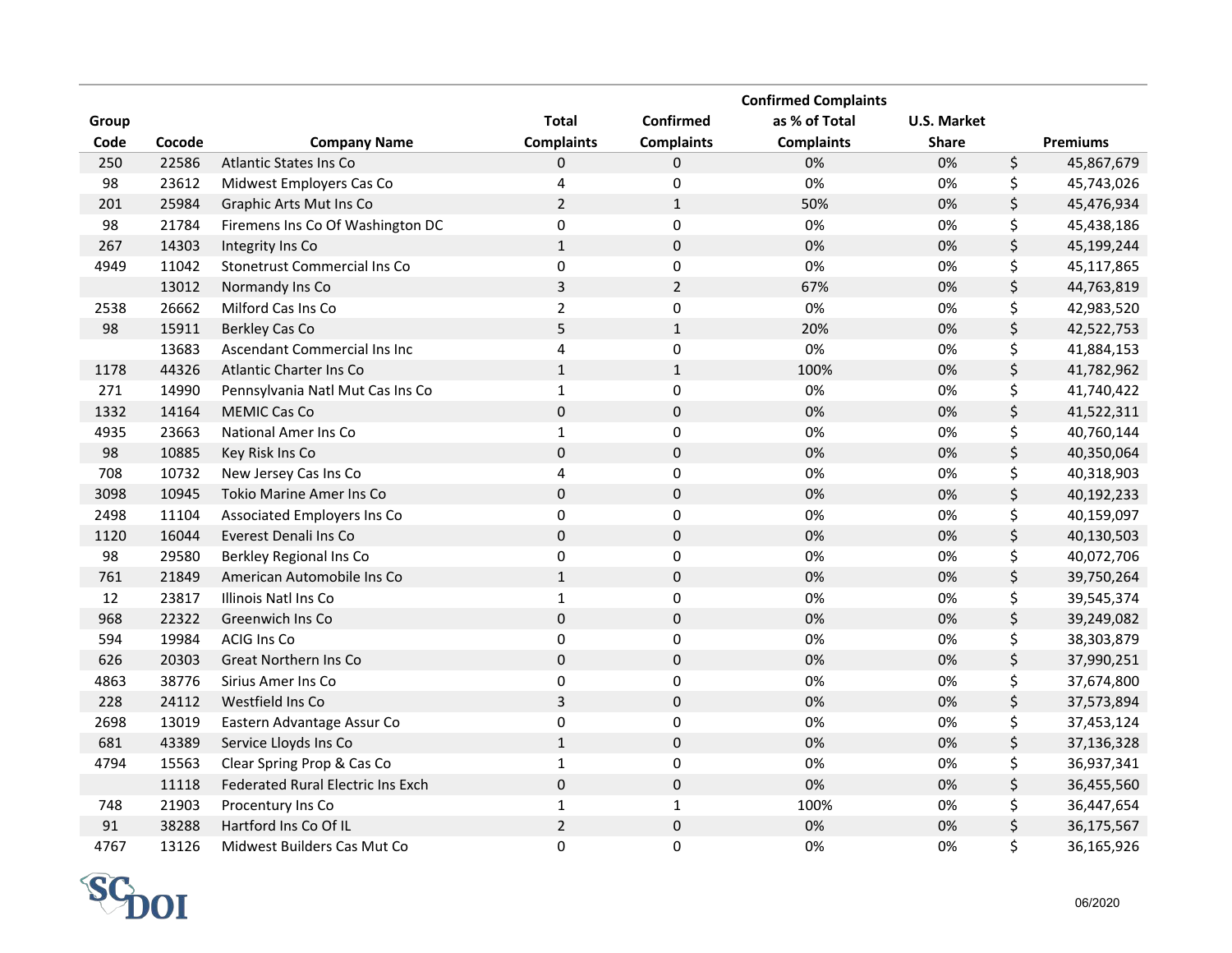|                |        |                                  |                   |                   | <b>Confirmed Complaints</b> |                    |                  |
|----------------|--------|----------------------------------|-------------------|-------------------|-----------------------------|--------------------|------------------|
| Group          |        |                                  | <b>Total</b>      | Confirmed         | as % of Total               | <b>U.S. Market</b> |                  |
| Code           | Cocode | <b>Company Name</b>              | <b>Complaints</b> | <b>Complaints</b> | <b>Complaints</b>           | <b>Share</b>       | <b>Premiums</b>  |
| 4485           | 13043  | Copperpoint Gen Ins Co           | 0                 | 0                 | 0%                          | 0%                 | \$<br>35,982,060 |
| 447            | 14141  | Harford Mut Ins Co               | $\mathbf{1}$      | 0                 | 0%                          | 0%                 | \$<br>35,389,788 |
| $\overline{7}$ | 28304  | Federated Serv Ins Co            | $\pmb{0}$         | $\pmb{0}$         | 0%                          | 0%                 | \$<br>34,991,371 |
| 213            | 26830  | Erie Ins Prop & Cas Co           | $\mathbf 0$       | $\pmb{0}$         | 0%                          | 0%                 | \$<br>34,978,642 |
| $\overline{7}$ | 16024  | Federated Reserve Ins Co         | $\mathbf 0$       | $\pmb{0}$         | 0%                          | 0%                 | \$<br>34,260,596 |
| 242            | 26301  | Selective Way Ins Co             | $\mathbf 0$       | $\pmb{0}$         | 0%                          | 0%                 | \$<br>33,963,127 |
| 69             | 21652  | <b>Farmers Ins Exch</b>          | $\boldsymbol{6}$  | $\mathbf{1}$      | 17%                         | 0%                 | \$<br>33,790,180 |
|                | 15091  | <b>Rural Mut Ins Co</b>          | 3                 | $\mathbf{1}$      | 33%                         | 0%                 | \$<br>31,999,501 |
| 4695           | 24309  | Hereford Ins Co                  | $\mathbf 1$       | $\mathbf 0$       | 0%                          | 0%                 | \$<br>31,230,602 |
| 473            | 19275  | American Family Mut Ins Co SI    | $\overline{3}$    | $\mathbf{1}$      | 33%                         | 0%                 | \$<br>31,199,559 |
| 213            | 26263  | Erie Ins Co                      | $\mathbf{1}$      | $\mathbf 0$       | 0%                          | 0%                 | \$<br>30,966,298 |
| 4911           | 23574  | Midwest Family Mut Ins Co        | $\pmb{0}$         | $\pmb{0}$         | 0%                          | 0%                 | \$<br>30,530,832 |
| 3548           | 19224  | St Paul Protective Ins Co        | $\pmb{0}$         | $\pmb{0}$         | 0%                          | 0%                 | \$<br>30,388,440 |
|                | 10642  | Cherokee Ins Co                  | $\mathbf 0$       | 0                 | 0%                          | 0%                 | \$<br>30,229,964 |
| 250            | 13692  | Donegal Mut Ins Co               | $1\,$             | $\mathbf 0$       | 0%                          | 0%                 | \$<br>30,169,457 |
|                | 14090  | Carolina Mut Ins Inc             | $\pmb{0}$         | 0                 | 0%                          | 0%                 | \$<br>29,945,485 |
| 4485           | 14216  | Copperpoint Ins Co               | $\pmb{0}$         | $\pmb{0}$         | 0%                          | 0%                 | \$<br>29,835,033 |
| 91             | 38261  | Hartford Ins Co Of The Southeast | $\mathbf 1$       | $\pmb{0}$         | 0%                          | 0%                 | \$<br>29,716,508 |
| 271            | 32441  | Penn Natl Security Ins Co        | $\mathbf 1$       | $\mathbf 0$       | 0%                          | 0%                 | \$<br>29,707,851 |
| 31             | 14702  | Eastguard Ins Co                 | $\mathbf 0$       | $\pmb{0}$         | 0%                          | 0%                 | \$<br>29,539,963 |
| 473            | 14788  | <b>NGM Ins Co</b>                | $\overline{2}$    | $\mathbf 0$       | 0%                          | 0%                 | \$<br>28,829,310 |
| 150            | 20109  | <b>BITCO Natl Ins Co</b>         | $\mathbf 0$       | $\pmb{0}$         | 0%                          | 0%                 | \$<br>28,813,728 |
| 474            | 20141  | <b>National Trust Ins Co</b>     | $\pmb{0}$         | $\pmb{0}$         | 0%                          | 0%                 | \$<br>28,681,857 |
| 796            | 24414  | General Cas Co Of WI             | $\overline{2}$    | $\mathbf 0$       | 0%                          | 0%                 | \$<br>28,675,234 |
|                | 11600  | Frank Winston Crum Ins Co        | $\pmb{0}$         | $\mathbf 0$       | 0%                          | 0%                 | \$<br>28,128,035 |
|                | 10998  | Michigan Commercial Ins Mut      | $\pmb{0}$         | 0                 | 0%                          | 0%                 | \$<br>27,957,368 |
| 474            | 32506  | Monroe Guar Ins Co               | $\pmb{0}$         | $\pmb{0}$         | 0%                          | 0%                 | \$<br>27,549,525 |
| 4810           | 10895  | Midwest Ins Co                   | $\mathsf 3$       | $\mathbf 1$       | 33%                         | 0%                 | \$<br>27,254,968 |
|                | 10520  | Care W Ins Co                    | $\pmb{0}$         | $\pmb{0}$         | 0%                          | 0%                 | \$<br>26,984,816 |
| 62             | 21423  | Union Ins Co Of Providence       | $\pmb{0}$         | $\pmb{0}$         | 0%                          | 0%                 | \$<br>25,625,740 |
| 84             | 41106  | Triumphe Cas Co                  | $\mathbf 0$       | $\pmb{0}$         | 0%                          | $0\%$              | \$<br>25,623,094 |
| 4943           | 34762  | Sunz Ins Co                      | $\mathbf 2$       | 0                 | 0%                          | 0%                 | \$<br>25,326,615 |
| 201            | 10687  | Utica Natl Assur Co              | $\mathbf 0$       | $\mathbf 0$       | 0%                          | 0%                 | \$<br>25,159,919 |
| 169            | 21180  | Sentry Select Ins Co             | 0                 | 0                 | 0%                          | 0%                 | \$<br>25,135,288 |

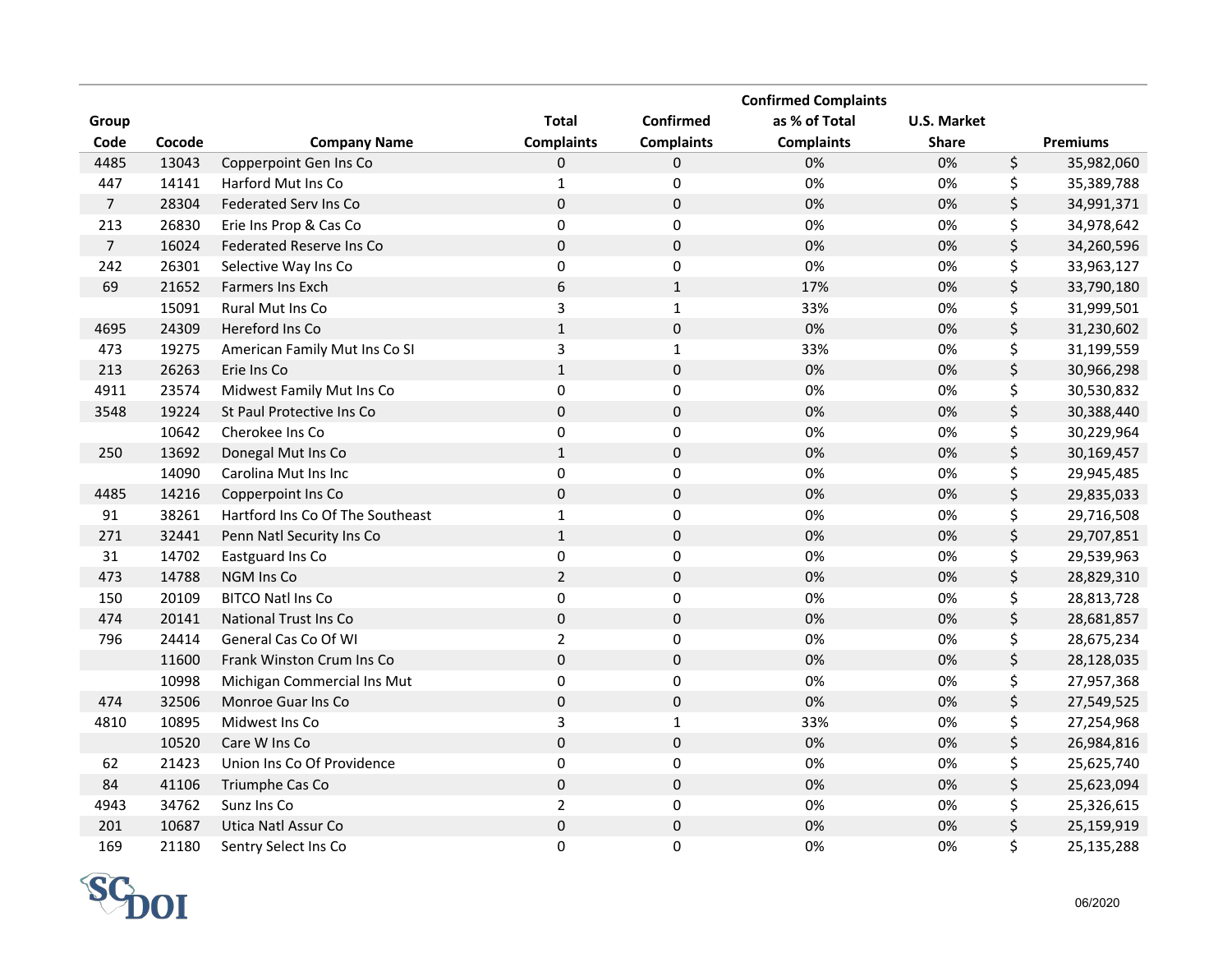|       |        |                                  |                   |                   | <b>Confirmed Complaints</b> |                    |                  |
|-------|--------|----------------------------------|-------------------|-------------------|-----------------------------|--------------------|------------------|
| Group |        |                                  | <b>Total</b>      | Confirmed         | as % of Total               | <b>U.S. Market</b> |                  |
| Code  | Cocode | <b>Company Name</b>              | <b>Complaints</b> | <b>Complaints</b> | <b>Complaints</b>           | <b>Share</b>       | <b>Premiums</b>  |
| 761   | 21873  | Firemans Fund Ins Co             | 1                 | 0                 | 0%                          | 0%                 | \$<br>24,805,297 |
| 84    | 22136  | Great Amer Ins Co of NY          | 0                 | $\pmb{0}$         | 0%                          | 0%                 | \$<br>24,793,252 |
|       | 16265  | Standard & Preferred Ins Co      | $\mathbf 0$       | $\pmb{0}$         | 0%                          | 0%                 | \$<br>24,666,364 |
| 201   | 13998  | Utica Natl Ins Co of OH          | $\mathbf{1}$      | $\mathbf 0$       | 0%                          | 0%                 | \$<br>24,531,152 |
| 4794  | 11703  | Lackawanna Cas Co                | $\mathbf 0$       | $\mathbf 0$       | 0%                          | 0%                 | \$<br>24,376,273 |
| 31    | 10391  | Berkshire Hathaway Direct Ins Co | 3                 | $\pmb{0}$         | 0%                          | 0%                 | \$<br>24,321,916 |
|       | 10941  | Forestry Mut Ins Co              | $\mathbf 1$       | $\pmb{0}$         | 0%                          | 0%                 | \$<br>24,234,450 |
| 124   | 11050  | Amerisure Partners Ins Co        | 0                 | $\pmb{0}$         | 0%                          | 0%                 | \$<br>24,077,195 |
| 1324  | 14485  | <b>UPMC Work Alliance Inc</b>    | $\pmb{0}$         | $\pmb{0}$         | 0%                          | 0%                 | \$<br>23,494,487 |
| 250   | 10857  | Michigan Ins Co                  | $\mathbf{1}$      | $\pmb{0}$         | 0%                          | 0%                 | \$<br>23,472,891 |
|       | 10718  | Retailers Cas Ins Co             | $\pmb{0}$         | $\pmb{0}$         | 0%                          | 0%                 | \$<br>23,471,032 |
|       | 40975  | Dentists Ins Co                  | 3                 | $\overline{2}$    | 67%                         | 0%                 | \$<br>23,278,233 |
| 4485  | 13210  | Copperpoint Cas Ins Co           | $\overline{2}$    | $\pmb{0}$         | 0%                          | 0%                 | \$<br>23,070,600 |
| 761   | 21881  | <b>National Surety Corp</b>      | $\pmb{0}$         | $\pmb{0}$         | 0%                          | 0%                 | \$<br>22,928,079 |
| 1178  | 11984  | Independence Cas Ins Co          | $\pmb{0}$         | $\pmb{0}$         | 0%                          | 0%                 | \$<br>22,874,807 |
| 4279  | 15702  | SFM Safe Ins Co                  | $\mathbf 0$       | $\pmb{0}$         | 0%                          | 0%                 | \$<br>22,589,407 |
| 4794  | 12274  | Lackawanna Natl Ins Co           | $\pmb{0}$         | $\pmb{0}$         | 0%                          | 0%                 | \$<br>22,571,313 |
|       | 10699  | FHM Ins Co                       | 0                 | $\mathbf 0$       | 0%                          | 0%                 | \$<br>22,422,161 |
| 4485  | 13209  | Copperpoint Western Ins Co       | $\pmb{0}$         | $\pmb{0}$         | 0%                          | 0%                 | \$<br>22,171,313 |
| 513   | 13773  | Farm Bureau Prop & Cas Ins Co    | $\mathbf 1$       | $\mathbf 0$       | 0%                          | 0%                 | \$<br>22,160,309 |
| 98    | 36684  | Riverport Ins Co                 | 18                | 3                 | 17%                         | 0%                 | \$<br>22,126,655 |
| 796   | 24449  | Regent Ins Co                    | $\mathbf 0$       | $\mathbf 0$       | 0%                          | 0%                 | \$<br>21,891,426 |
| 201   | 43478  | Utica Natl Ins Co Of TX          | $\mathbf{1}$      | $\pmb{0}$         | 0%                          | 0%                 | \$<br>21,879,515 |
| 140   | 42587  | Depositors Ins Co                | $\mathbf 1$       | $\mathbf{1}$      | 100%                        | 0%                 | \$<br>21,678,185 |
| 169   | 13978  | Florists Mut Ins Co              | $\pmb{0}$         | $\pmb{0}$         | 0%                          | 0%                 | \$<br>21,522,199 |
| 140   | 19100  | Amco Ins Co                      | $\pmb{0}$         | $\mathbf 0$       | 0%                          | 0%                 | \$<br>21,370,572 |
| 280   | 26638  | Home Owners Ins Co               | $\mathbf{1}$      | $\mathbf 1$       | 100%                        | 0%                 | \$<br>21,360,848 |
| 158   | 31348  | Crum & Forster Ind Co            | $\mathbf{1}$      | $\pmb{0}$         | 0%                          | 0%                 | \$<br>21,103,218 |
| 69    | 21660  | Fire Ins Exch                    | $\pmb{0}$         | $\mathbf 0$       | 0%                          | 0%                 | \$<br>20,839,790 |
|       | 31232  | Work First Cas Co                | $\overline{2}$    | $\mathbf{1}$      | 50%                         | 0%                 | \$<br>20,739,589 |
| 67    | 21547  | Farm Bureau Gen Ins Co of MI     | $\mathbf 1$       | $\pmb{0}$         | 0%                          | 0%                 | \$<br>20,695,787 |
|       | 12593  | Synergy Comp Ins Co              | $\pmb{0}$         | $\pmb{0}$         | 0%                          | 0%                 | \$<br>20,468,414 |
| 1112  | 40627  | New Mexico Mut Cas Co            | $\sqrt{2}$        | 0                 | 0%                          | 0%                 | \$<br>20,039,440 |
|       | 13098  | First Benefits Ins Mut Inc       | 0                 | 0                 | 0%                          | 0%                 | \$<br>19,825,573 |

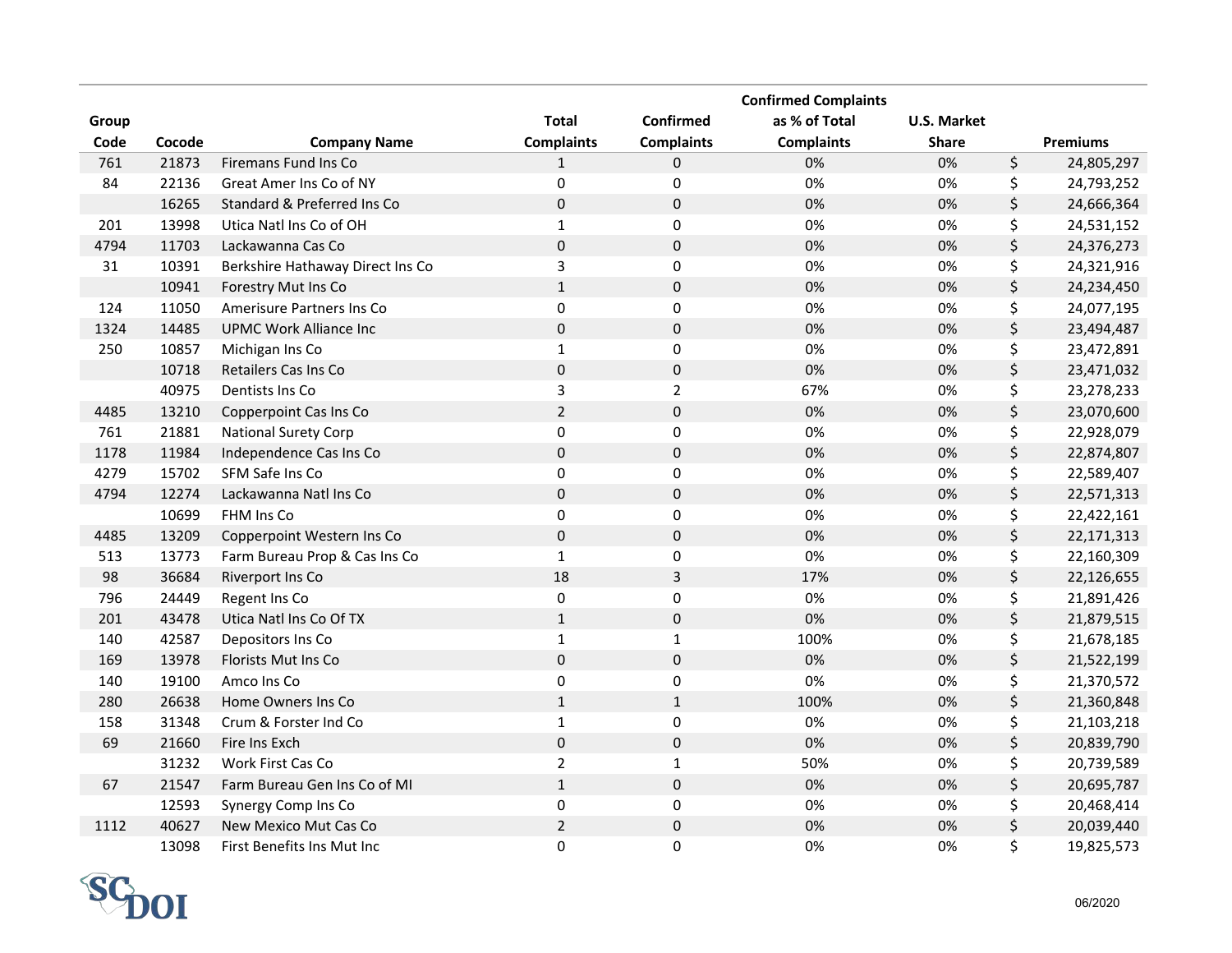|       |        |                                     |                     |                   | <b>Confirmed Complaints</b> |                    |                  |
|-------|--------|-------------------------------------|---------------------|-------------------|-----------------------------|--------------------|------------------|
| Group |        |                                     | <b>Total</b>        | Confirmed         | as % of Total               | <b>U.S. Market</b> |                  |
| Code  | Cocode | <b>Company Name</b>                 | <b>Complaints</b>   | <b>Complaints</b> | <b>Complaints</b>           | <b>Share</b>       | <b>Premiums</b>  |
| 324   | 14842  | North Carolina Farm Bur Mut Ins Co  | 0                   | 0                 | 0%                          | 0%                 | \$<br>19,667,178 |
| 226   | 23329  | Merchants Mut Ins Co                | $\pmb{0}$           | $\pmb{0}$         | 0%                          | 0%                 | \$<br>19,462,232 |
|       | 12773  | Synergy Ins Co                      | $\pmb{0}$           | $\pmb{0}$         | 0%                          | 0%                 | \$<br>19,401,417 |
| 250   | 26867  | Southern Ins Co Of VA               | $\mathbf 1$         | $\pmb{0}$         | 0%                          | 0%                 | \$<br>19,229,779 |
| 3098  | 41742  | First Ins Co Of HI Ltd              | $\mathbf{1}$        | $\mathsf 0$       | 0%                          | 0%                 | \$<br>19,210,075 |
| 3548  | 36170  | Travelers Cas Co Of CT              | $\mathbf{1}$        | $\pmb{0}$         | 0%                          | 0%                 | \$<br>19,209,991 |
| 106   | 22845  | Island Ins Co Ltd                   | $\pmb{0}$           | $\pmb{0}$         | 0%                          | 0%                 | \$<br>19,166,787 |
|       | 11075  | Lion Ins Co                         | $\mathbf 1$         | 0                 | 0%                          | 0%                 | \$<br>18,994,104 |
| 62    | 25186  | Emc Prop & Cas Ins Co               | $\mathbf{1}$        | $\mathsf 0$       | 0%                          | 0%                 | \$<br>18,242,207 |
|       | 12824  | Manufacturing Technology Mut Ins Co | $\pmb{0}$           | 0                 | 0%                          | 0%                 | \$<br>18,235,678 |
| 681   | 39152  | Service Amer Ind Co                 | $\pmb{0}$           | $\pmb{0}$         | 0%                          | 0%                 | \$<br>18,177,953 |
| 2498  | 13083  | New Hampshire Employers Ins Co      | $\pmb{0}$           | $\pmb{0}$         | 0%                          | 0%                 | \$<br>17,707,362 |
| 3098  | 41238  | <b>Trans Pacific Ins Co</b>         | $\pmb{0}$           | $\mathbf 0$       | 0%                          | 0%                 | \$<br>17,558,665 |
| 4851  | 12356  | CM Regent Ins Co                    | $\pmb{0}$           | $\pmb{0}$         | 0%                          | 0%                 | \$<br>17,536,962 |
| 175   | 25135  | State Automobile Mut Ins Co         | $\mathbf{1}$        | $\mathbf 0$       | 0%                          | 0%                 | \$<br>17,478,738 |
| 922   | 40029  | Explorer Ins Co                     | $\mathbf{1}$        | $\pmb{0}$         | 0%                          | 0%                 | \$<br>16,966,407 |
| 3991  | 14257  | <b>IMT Ins Co</b>                   | $\pmb{0}$           | $\pmb{0}$         | 0%                          | 0%                 | \$<br>16,942,364 |
| 4904  | 14190  | OBI Natl Ins Co                     | $\pmb{0}$           | $\mathsf 0$       | 0%                          | 0%                 | \$<br>16,899,932 |
| 513   | 27871  | Western Agric Ins Co                | $\pmb{0}$           | $\pmb{0}$         | 0%                          | 0%                 | \$<br>16,825,413 |
| 12    | 19399  | AIU Ins Co                          | $\pmb{0}$           | 0                 | 0%                          | 0%                 | \$<br>16,708,087 |
| 473   | 40231  | Old Dominion Ins Co                 | $\pmb{0}$           | $\mathbf 0$       | 0%                          | 0%                 | \$<br>16,381,101 |
| 796   | 10340  | Stonington Ins Co                   | 3                   | $\mathbf{1}$      | 33%                         | 0%                 | \$<br>16,378,923 |
| 140   | 23582  | Harleysville Ins Co                 | $\pmb{0}$           | $\mathbf 0$       | 0%                          | 0%                 | \$<br>16,369,324 |
| 88    | 10212  | Allmerica Fin Alliance Ins Co       | $\pmb{0}$           | $\mathbf 0$       | 0%                          | 0%                 | \$<br>16,311,349 |
| 3098  | 11123  | Safety First Ins Co                 | $\pmb{0}$           | $\mathbf 0$       | 0%                          | 0%                 | \$<br>16,245,938 |
| 91    | 39608  | Nutmeg Ins Co                       | $\pmb{0}$           | $\mathbf 0$       | 0%                          | 0%                 | \$<br>15,980,588 |
| 408   | 29963  | United Farm Family Ins Co           | $\pmb{0}$           | $\mathbf 0$       | 0%                          | 0%                 | \$<br>15,805,981 |
| 796   | 27740  | North Pointe Ins Co                 | 3                   | $\mathsf 0$       | 0%                          | 0%                 | \$<br>15,561,656 |
|       | 28535  | Triangle Ins Co Inc                 | $\mathsf{O}\xspace$ | $\mathbf 0$       | 0%                          | 0%                 | \$<br>15,547,628 |
| 12    | 19402  | AIG Prop Cas Co                     | $\mathbf 1$         | $\pmb{0}$         | 0%                          | 0%                 | \$<br>15,510,810 |
|       | 12520  | Utah Business Ins Co Inc            | $\pmb{0}$           | $\mathbf 0$       | 0%                          | $0\%$              | \$<br>15,509,063 |
| 250   | 39900  | Peninsula Ind Co                    | $\pmb{0}$           | 0                 | 0%                          | 0%                 | \$<br>15,405,807 |
| 4899  | 15778  | <b>LCTA Cas Ins Co</b>              | $\mathbf 0$         | $\mathsf 0$       | 0%                          | 0%                 | \$<br>15,263,775 |
| 4886  | 12200  | American Liberty Ins Co             | $\mathbf{1}$        | 0                 | 0%                          | 0%                 | \$<br>15,258,305 |

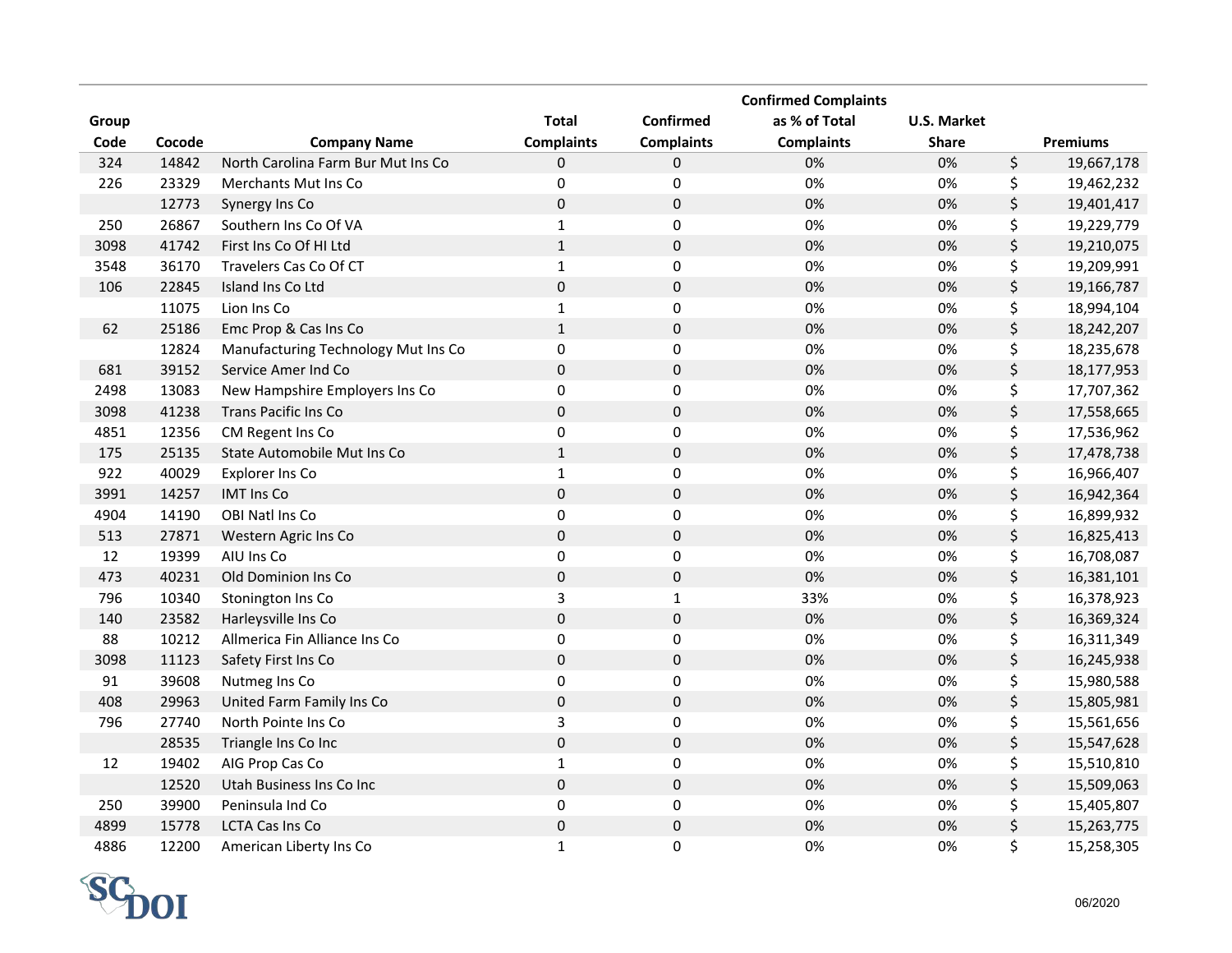|       |        |                                     |                   |                   | <b>Confirmed Complaints</b> |                    |                  |
|-------|--------|-------------------------------------|-------------------|-------------------|-----------------------------|--------------------|------------------|
| Group |        |                                     | <b>Total</b>      | Confirmed         | as % of Total               | <b>U.S. Market</b> |                  |
| Code  | Cocode | <b>Company Name</b>                 | <b>Complaints</b> | <b>Complaints</b> | <b>Complaints</b>           | <b>Share</b>       | <b>Premiums</b>  |
| 84    | 26344  | Great Amer Assur Co                 | 0                 | 0                 | 0%                          | 0%                 | \$<br>15,240,455 |
| 680   | 26869  | Silver Oak Cas Inc                  | 0                 | $\pmb{0}$         | 0%                          | 0%                 | \$<br>15,174,124 |
|       | 28550  | Housing & Redevelopment Ins Exch    | $\mathbf 0$       | $\pmb{0}$         | 0%                          | 0%                 | \$<br>15,123,099 |
| 4279  | 27049  | <b>SFM Select Ins Co</b>            | 0                 | 0                 | 0%                          | 0%                 | \$<br>15,110,253 |
| 361   | 23450  | American Family Home Ins Co         | $\mathbf 0$       | $\mathbf 0$       | 0%                          | 0%                 | \$<br>14,779,588 |
| 3548  | 40282  | <b>Travelers Commercial Cas Co</b>  | $\pmb{0}$         | $\pmb{0}$         | 0%                          | 0%                 | \$<br>14,691,127 |
| 473   | 27138  | Midvale Ind Co                      | $\pmb{0}$         | $\pmb{0}$         | 0%                          | 0%                 | \$<br>14,433,208 |
| 228   | 24120  | Westfield Natl Ins Co               | 0                 | $\pmb{0}$         | 0%                          | 0%                 | \$<br>14,341,776 |
| 586   | 41360  | Arbella Protection Ins Co           | $\mathbf 0$       | $\mathbf 0$       | 0%                          | 0%                 | \$<br>14,324,979 |
|       | 11527  | League of WI Municipalities Mut Ins | $\pmb{0}$         | $\pmb{0}$         | 0%                          | 0%                 | \$<br>14,269,697 |
| 309   | 14508  | Michigan Millers Mut Ins Co         | $\pmb{0}$         | $\pmb{0}$         | 0%                          | 0%                 | \$<br>14,236,093 |
| 2498  | 12886  | Massachusetts Employers Ins Co      | $\pmb{0}$         | $\pmb{0}$         | 0%                          | 0%                 | \$<br>14,233,288 |
| 785   | 28932  | Markel Amer Ins Co                  | $\pmb{0}$         | $\pmb{0}$         | 0%                          | 0%                 | \$<br>14,101,372 |
| 457   | 19828  | Argonaut Midwest Ins Co             | $\pmb{0}$         | $\mathbf 0$       | 0%                          | 0%                 | \$<br>14,091,796 |
| 640   | 14664  | Mutual Benefit Ins Co               | $\mathbf{1}$      | $\pmb{0}$         | 0%                          | 0%                 | \$<br>14,001,737 |
| 175   | 25127  | State Auto Prop & Cas Ins Co        | $\mathbf 1$       | $\mathbf{1}$      | 100%                        | 0%                 | \$<br>13,893,379 |
| 1112  | 23051  | New Mexico Foundation Ins Co        | $\pmb{0}$         | $\pmb{0}$         | 0%                          | 0%                 | \$<br>13,771,488 |
| 4905  | 10800  | Premier Grp Ins Co Inc              | 0                 | $\mathbf 0$       | 0%                          | 0%                 | \$<br>13,696,854 |
| 542   | 15288  | United Farm Family Mut Ins Co       | $\pmb{0}$         | $\pmb{0}$         | 0%                          | 0%                 | \$<br>13,475,306 |
| 291   | 13331  | Motorists Commercial Mut Ins Co     | $\pmb{0}$         | $\mathbf 0$       | 0%                          | 0%                 | \$<br>13,417,326 |
|       | 11573  | Accident Ins Co Inc                 | $\mathbf{1}$      | $\mathbf{1}$      | 100%                        | 0%                 | \$<br>13,417,116 |
| 309   | 40312  | Pioneer Specialty Ins Co            | $\mathbf 0$       | $\mathbf 0$       | 0%                          | 0%                 | \$<br>13,332,219 |
|       | 37370  | <b>Associated Loggers Exch</b>      | $\pmb{0}$         | $\pmb{0}$         | 0%                          | 0%                 | \$<br>13,298,079 |
|       | 20400  | Cimarron Ins Co Inc                 | $\pmb{0}$         | $\pmb{0}$         | 0%                          | 0%                 | \$<br>13,275,893 |
| 413   | 42617  | MAG Mut Ins Co                      | $\pmb{0}$         | $\pmb{0}$         | 0%                          | 0%                 | \$<br>13,246,250 |
| 140   | 26182  | Harleysville Worcester Ins Co       | $\mathbf 0$       | $\mathbf 0$       | 0%                          | 0%                 | \$<br>13,121,789 |
| 228   | 19992  | American Select Ins Co              | $\pmb{0}$         | $\pmb{0}$         | 0%                          | 0%                 | \$<br>12,943,879 |
| 3494  | 31925  | Falls Lake Natl Ins Co              | $\pmb{0}$         | 0                 | 0%                          | 0%                 | \$<br>12,910,697 |
|       | 12900  | Victory Ins Co Inc                  | $\mathbf 1$       | $\pmb{0}$         | 0%                          | 0%                 | \$<br>12,285,265 |
| 783   | 13056  | <b>RLI Ins Co</b>                   | $\pmb{0}$         | $\pmb{0}$         | 0%                          | 0%                 | \$<br>12,195,072 |
| 96    | 10239  | Secura Supreme Ins Co               | $\mathbf 0$       | $\pmb{0}$         | 0%                          | 0%                 | \$<br>12,163,453 |
| 517   | 41343  | HDI Global Ins Co                   | $\mathbf{1}$      | $\pmb{0}$         | 0%                          | 0%                 | \$<br>12,140,067 |
| 626   | 35181  | <b>Executive Risk Ind Inc</b>       | $\pmb{0}$         | $\mathsf 0$       | 0%                          | 0%                 | \$<br>12,027,544 |
| 280   | 10190  | Southern Owners Ins Co              | 0                 | 0                 | 0%                          | 0%                 | \$<br>11,985,580 |

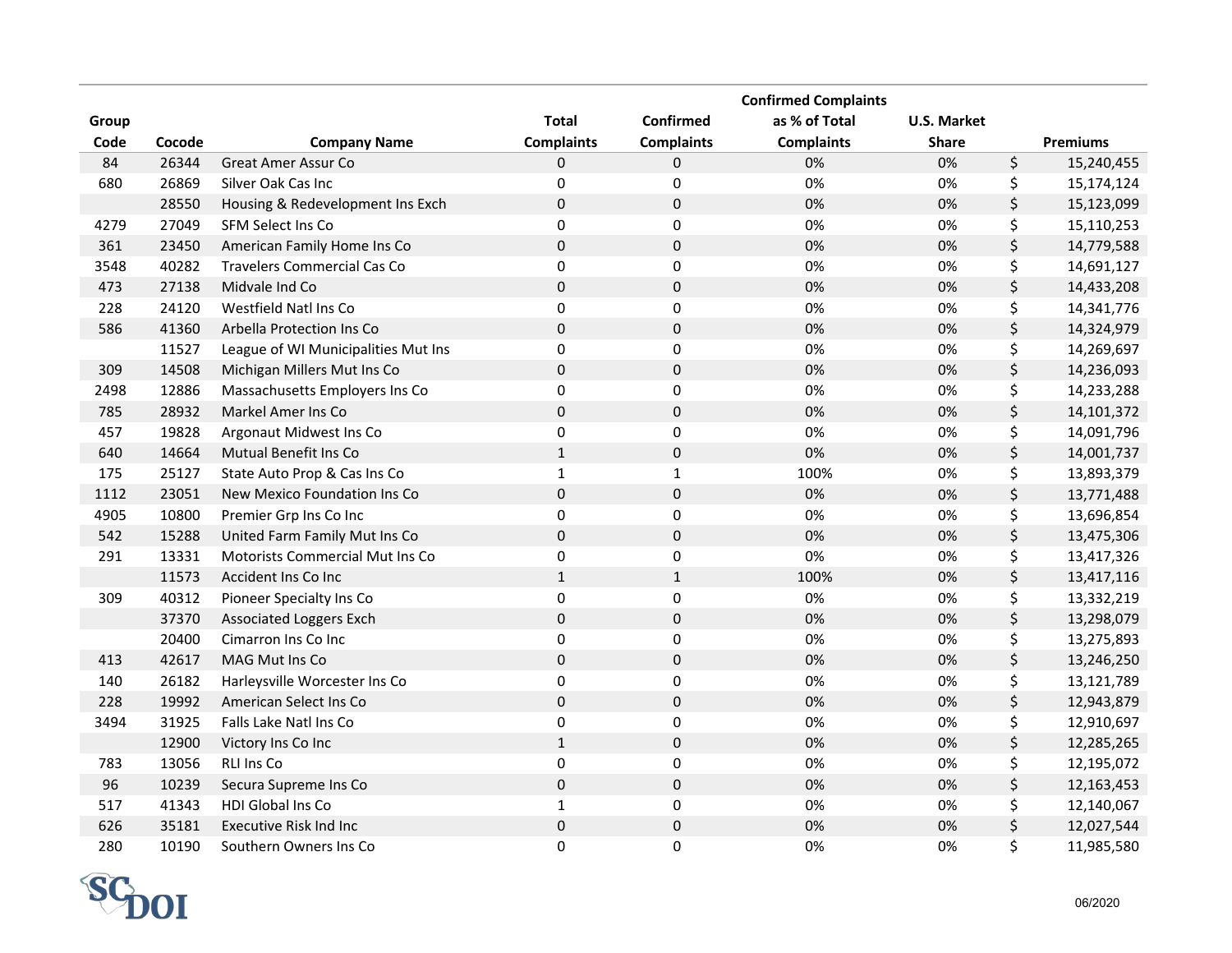|       |        |                                |                   |                     | <b>Confirmed Complaints</b> |                    |                  |
|-------|--------|--------------------------------|-------------------|---------------------|-----------------------------|--------------------|------------------|
| Group |        |                                | <b>Total</b>      | Confirmed           | as % of Total               | <b>U.S. Market</b> |                  |
| Code  | Cocode | <b>Company Name</b>            | <b>Complaints</b> | <b>Complaints</b>   | <b>Complaints</b>           | <b>Share</b>       | <b>Premiums</b>  |
| 4715  | 37265  | DTRIC Ins Co Ltd               | 0                 | 0                   | 0%                          | 0%                 | \$<br>11,982,767 |
| 807   | 40371  | Columbia Mut Ins Co            | $\mathbf{1}$      | $\mathbf{1}$        | 100%                        | 0%                 | \$<br>11,875,774 |
| 1208  | 36307  | Gray Ins Co                    | $\mathbf 0$       | $\mathsf{O}\xspace$ | 0%                          | 0%                 | \$<br>11,549,816 |
| 175   | 30945  | Plaza Ins Co                   | $\mathbf{1}$      | $\mathbf 1$         | 100%                        | 0%                 | \$<br>11,311,388 |
| 4485  | 13929  | Copperpoint Natl Ins Co        | $\mathbf 0$       | $\mathsf 0$         | 0%                          | 0%                 | \$<br>11,209,671 |
| 626   | 18279  | <b>Bankers Standard Ins Co</b> | $\pmb{0}$         | 0                   | 0%                          | 0%                 | \$<br>11,135,025 |
| 473   | 29939  | Main St Amer Assur Co          | $\pmb{0}$         | $\pmb{0}$           | 0%                          | 0%                 | \$<br>11,052,535 |
|       | 10659  | Diamond Ins Co                 | $\mathbf 0$       | 0                   | 0%                          | 0%                 | \$<br>10,936,592 |
| 3098  | 10938  | First Security Ins Of HI Inc   | $\mathbf 0$       | $\pmb{0}$           | 0%                          | 0%                 | \$<br>10,925,540 |
| 1112  | 15349  | New Mexico Security Ins Co     | $\pmb{0}$         | 0                   | 0%                          | 0%                 | \$<br>10,840,735 |
| 248   | 10324  | Addison Ins Co                 | $\pmb{0}$         | $\pmb{0}$           | 0%                          | 0%                 | \$<br>10,802,700 |
| 1112  | 13673  | New Mexico Assur Co            | $\pmb{0}$         | 0                   | 0%                          | 0%                 | \$<br>10,646,603 |
| 31    | 20931  | Wellfleet NY Ins Co            | $\mathbf{1}$      | $\mathbf 0$         | 0%                          | 0%                 | \$<br>10,619,363 |
| 4485  | 13751  | Copperpoint Amer Ins Co        | $\mathbf 1$       | $\mathsf 0$         | 0%                          | 0%                 | \$<br>10,616,176 |
| 1112  | 10207  | New Mexico SW Cas Co           | $\pmb{0}$         | $\pmb{0}$           | 0%                          | 0%                 | \$<br>10,608,583 |
| 309   | 24465  | Western Natl Assur Co          | $\pmb{0}$         | $\mathsf 0$         | 0%                          | 0%                 | \$<br>10,586,732 |
| 309   | 40126  | Umialik Ins Co                 | $\mathbf 0$       | $\mathbf 0$         | 0%                          | 0%                 | \$<br>10,504,510 |
| 225   | 28886  | Transguard Ins Co Of Amer Inc  | $\mathbf 0$       | 0                   | 0%                          | 0%                 | \$<br>10,501,954 |
| 626   | 14982  | Penn Millers Ins Co            | $\pmb{0}$         | $\pmb{0}$           | 0%                          | 0%                 | \$<br>10,477,531 |
| 175   | 23353  | Meridian Security Ins Co       | $\pmb{0}$         | $\mathbf 0$         | 0%                          | 0%                 | \$<br>10,372,622 |
| 140   | 42900  | Harleysville Ins Co Of NJ      | $\pmb{0}$         | $\pmb{0}$           | 0%                          | 0%                 | \$<br>10,191,717 |
| 201   | 43451  | Utica Specialty Risk Ins Co    | $\pmb{0}$         | 0                   | 0%                          | 0%                 | \$<br>10,053,337 |
|       | 12471  | Retailers Ins Co               | $\pmb{0}$         | $\mathbf 0$         | 0%                          | 0%                 | \$<br>9,972,607  |
|       | 22624  | Indiana Farmers Mut Ins Co     | $\pmb{0}$         | $\pmb{0}$           | 0%                          | 0%                 | \$<br>9,939,741  |
| 1112  | 13674  | New Mexico Employers Assur Co  | $\pmb{0}$         | $\pmb{0}$           | 0%                          | 0%                 | \$<br>9,882,494  |
| 91    | 10046  | Pacific Ins Co Ltd             | $\pmb{0}$         | $\mathbf 0$         | 0%                          | 0%                 | \$<br>9,777,123  |
| 106   | 11689  | Island Premier Ins Co Ltd      | $\pmb{0}$         | $\mathbf 0$         | 0%                          | 0%                 | \$<br>9,676,761  |
| 291   | 13016  | AlleghenyPoint Ins Co          | $\pmb{0}$         | $\mathsf 0$         | 0%                          | 0%                 | \$<br>9,583,457  |
| 55    | 13994  | Fremont Ins Co                 | $\pmb{0}$         | $\mathsf{O}\xspace$ | 0%                          | 0%                 | \$<br>9,475,535  |
| 267   | 14060  | Grange Ins Co                  | $\pmb{0}$         | 0                   | 0%                          | 0%                 | \$<br>9,418,847  |
| 4873  | 16001  | LUBA Ind Ins Co                | $\pmb{0}$         | $\mathsf{O}\xspace$ | 0%                          | 0%                 | \$<br>9,194,276  |
|       | 13060  | Building Industry Ins Assn Inc | $\pmb{0}$         | 0                   | 0%                          | 0%                 | \$<br>9,193,781  |
| 3528  | 11208  | AmFed Natl Ins Co              | $\mathsf 0$       | $\mathsf 0$         | 0%                          | 0%                 | \$<br>9,192,986  |
| 3384  | 30175  | Oriska Ins Co                  | $\overline{7}$    | $\mathbf{1}$        | 14%                         | 0%                 | \$<br>9,122,990  |

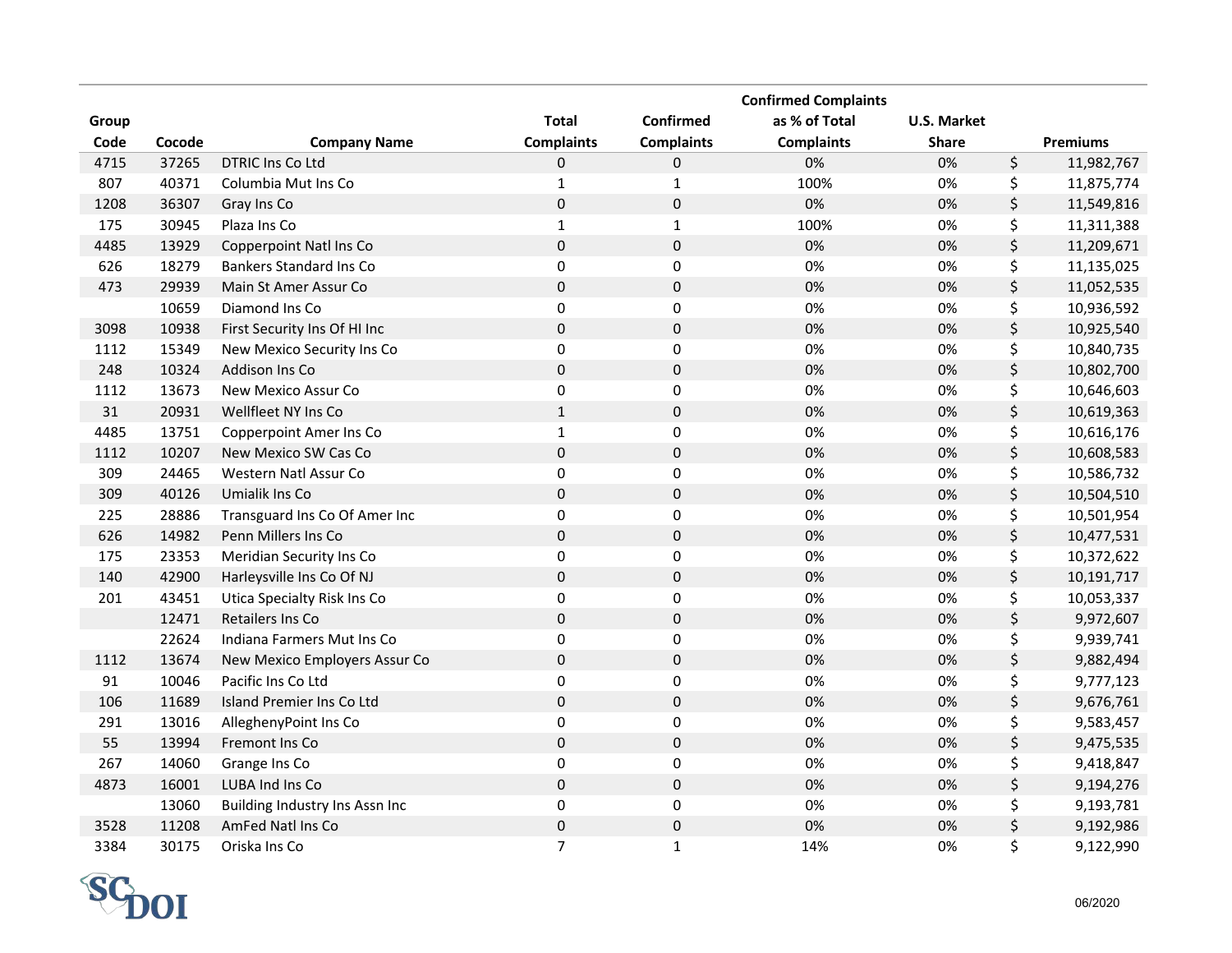|        |        |                                     |                   |                   | <b>Confirmed Complaints</b> |                    |                 |
|--------|--------|-------------------------------------|-------------------|-------------------|-----------------------------|--------------------|-----------------|
| Group  |        |                                     | <b>Total</b>      | Confirmed         | as % of Total               | <b>U.S. Market</b> |                 |
| Code   | Cocode | <b>Company Name</b>                 | <b>Complaints</b> | <b>Complaints</b> | <b>Complaints</b>           | <b>Share</b>       | <b>Premiums</b> |
| 140    | 37877  | Nationwide Prop & Cas Ins Co        | 1                 | 0                 | 0%                          | 0%                 | \$<br>9,106,607 |
| 67     | 21555  | Farm Bureau Mut Ins Co Of MI        | $\boldsymbol{0}$  | 0                 | 0%                          | 0%                 | \$<br>8,977,142 |
| 140    | 23779  | Nationwide Mut Fire Ins Co          | $\overline{2}$    | $\mathbf{1}$      | 50%                         | 0%                 | \$<br>8,954,170 |
| 98     | 10749  | Intrepid Ins Co                     | $\mathbf 0$       | 0                 | 0%                          | 0%                 | \$<br>8,945,257 |
|        | 21776  | Previsor Ins Co                     | $\mathbf 0$       | 0                 | 0%                          | 0%                 | \$<br>8,734,409 |
| 457    | 36927  | Colony Specialty Ins Co             | $\boldsymbol{0}$  | 0                 | 0%                          | 0%                 | \$<br>8,703,600 |
| 3528   | 11963  | AmFed Cas Ins Co                    | $\mathbf 0$       | $\pmb{0}$         | 0%                          | 0%                 | \$<br>8,666,745 |
|        | 24830  | Cities & Villages Mut Ins Co        | $\boldsymbol{0}$  | $\pmb{0}$         | 0%                          | 0%                 | \$<br>8,633,296 |
| 1112   | 15351  | New Mexico Safety Cas Co            | $\mathbf 0$       | 0                 | 0%                          | 0%                 | \$<br>8,576,571 |
| 968    | 12866  | THE Ins Co                          | $\boldsymbol{0}$  | $\pmb{0}$         | 0%                          | 0%                 | \$<br>8,555,221 |
| 4671   | 37400  | Fire Districts Of NY Mut Ins Co Inc | $\mathbf 0$       | $\pmb{0}$         | 0%                          | 0%                 | \$<br>8,412,429 |
|        | 11263  | United Business Ins Co              | $\boldsymbol{0}$  | $\pmb{0}$         | 0%                          | 0%                 | \$<br>8,365,783 |
| 1112   | 15995  | New Mexico Business Ins Co          | $\mathbf 0$       | $\pmb{0}$         | 0%                          | 0%                 | \$<br>8,355,624 |
|        | 16330  | Ram Mut Ins Co                      | $\pmb{0}$         | $\pmb{0}$         | 0%                          | 0%                 | \$<br>8,295,721 |
| 456    | 38148  | Lancer Ind Co                       | $\mathbf 0$       | $\pmb{0}$         | 0%                          | 0%                 | \$<br>8,261,850 |
| 36     | 20230  | <b>Central Mut Ins Co</b>           | $\mathbf 0$       | $\pmb{0}$         | 0%                          | 0%                 | \$<br>8,223,068 |
|        | 11043  | Health Care Ins Recip               | $\mathbf 0$       | $\pmb{0}$         | 0%                          | 0%                 | \$<br>8,157,800 |
|        | 12839  | MidSouth Mut Ins Co                 | $\pmb{0}$         | $\mathsf 0$       | 0%                          | 0%                 | \$<br>8,138,642 |
|        | 10751  | <b>NHRMA Mut Ins Co</b>             | $\mathbf 0$       | $\pmb{0}$         | 0%                          | 0%                 | \$<br>8,093,042 |
| 3098   | 41734  | First Ind Ins Of HI Inc             | $\mathbf 0$       | 0                 | 0%                          | 0%                 | \$<br>8,036,791 |
| 3098   | 32301  | TNUS Ins Co                         | $\mathbf 0$       | $\pmb{0}$         | 0%                          | 0%                 | \$<br>7,966,503 |
| 4671   | 13608  | FDM Preferred Ins Co Inc            | $\mathbf 0$       | 0                 | 0%                          | 0%                 | \$<br>7,924,081 |
| 144    | 23965  | Norfolk & Dedham Mut Fire Ins Co    | $\mathbf 0$       | $\mathsf 0$       | 0%                          | 0%                 | \$<br>7,910,464 |
| 1309   | 10984  | Ansur Amer Ins                      | $\pmb{0}$         | $\boldsymbol{0}$  | 0%                          | 0%                 | \$<br>7,873,008 |
| 226    | 12901  | Merchants Preferred Ins Co          | $\mathbf 0$       | $\pmb{0}$         | 0%                          | 0%                 | \$<br>7,865,320 |
| 222    | 11024  | Strathmore Ins Co                   | $\mathbf 0$       | 0                 | 0%                          | 0%                 | \$<br>7,812,503 |
| 3138   | 26956  | Wisconsin Cnty Mut Ins Corp         | $\pmb{0}$         | $\mathsf 0$       | 0%                          | 0%                 | \$<br>7,661,369 |
| 169    | 23442  | Patriot Gen Ins Co                  | $\pmb{0}$         | $\mathsf 0$       | 0%                          | 0%                 | \$<br>7,500,244 |
|        | 11579  | Old Glory Ins Co                    | $\pmb{0}$         | $\mathsf 0$       | 0%                          | 0%                 | \$<br>7,447,145 |
| 4962   | 21962  | Pennsylvania Ins Co                 | $\pmb{0}$         | 0                 | 0%                          | 0%                 | \$<br>7,425,608 |
| $31\,$ | 11981  | Westguard Ins Co                    | $1\,$             | $\mathsf 0$       | 0%                          | 0%                 | \$<br>7,325,279 |
| 140    | 35696  | Harleysville Preferred Ins Co       | $\pmb{0}$         | 0                 | 0%                          | 0%                 | \$<br>7,293,598 |
| 280    | 32905  | Property Owners Ins Co              | $\pmb{0}$         | $\mathsf 0$       | 0%                          | 0%                 | \$<br>7,065,863 |
|        | 15571  | Illinois Cas Co                     | 0                 | 0                 | 0%                          | 0%                 | \$<br>7,022,299 |

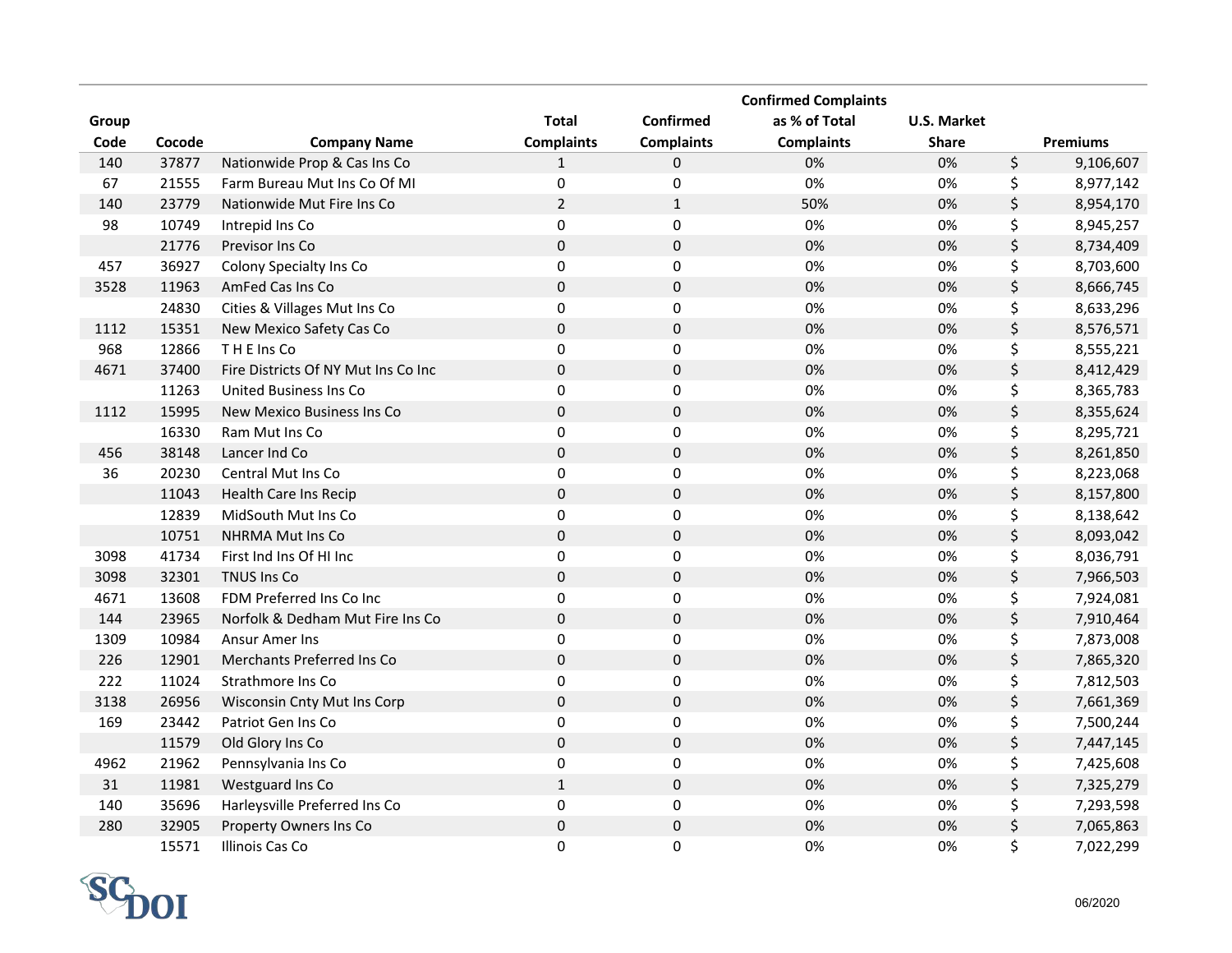|       |        |                                        |                   |                     | <b>Confirmed Complaints</b> |                    |                 |
|-------|--------|----------------------------------------|-------------------|---------------------|-----------------------------|--------------------|-----------------|
| Group |        |                                        | <b>Total</b>      | Confirmed           | as % of Total               | <b>U.S. Market</b> |                 |
| Code  | Cocode | <b>Company Name</b>                    | <b>Complaints</b> | <b>Complaints</b>   | <b>Complaints</b>           | <b>Share</b>       | <b>Premiums</b> |
| 3098  | 41726  | First Fire & Cas Ins Of HI Inc         | 0                 | 0                   | 0%                          | 0%                 | \$<br>6,986,373 |
| 222   | 22187  | Greater NY Mut Ins Co                  | $\mathbf{1}$      | 0                   | 0%                          | 0%                 | \$<br>6,904,401 |
| 203   | 26026  | Virginia Farm Bureau Fire & Cas Ins    | $\pmb{0}$         | $\pmb{0}$           | 0%                          | 0%                 | \$<br>6,698,328 |
| 54    | 10448  | Cumberland Ins Co Inc                  | $\pmb{0}$         | $\pmb{0}$           | 0%                          | 0%                 | \$<br>6,596,919 |
|       | 12297  | Petroleum Cas Co                       | $\mathbf 0$       | $\mathsf 0$         | 0%                          | 0%                 | \$<br>6,589,905 |
|       | 13374  | Arrow Mut Liab Ins Co                  | $\mathbf 0$       | 0                   | 0%                          | 0%                 | \$<br>6,586,965 |
| 250   | 10177  | Mountain States Ind Co                 | $\pmb{0}$         | $\pmb{0}$           | 0%                          | 0%                 | \$<br>6,416,343 |
| 762   | 37699  | FMI Ins Co                             | $\pmb{0}$         | 0                   | 0%                          | 0%                 | \$<br>6,351,208 |
| 242   | 13730  | Selective Ins Co Of NY                 | $\pmb{0}$         | $\pmb{0}$           | 0%                          | 0%                 | \$<br>6,204,495 |
| 2438  | 11090  | Incline Cas Co                         | $\mathbf 0$       | 0                   | 0%                          | 0%                 | \$<br>6,199,507 |
| 4485  | 12741  | Copperpoint Premier Ins Co             | $\mathbf 0$       | 0                   | 0%                          | 0%                 | \$<br>6,112,330 |
| 1154  | 10638  | Proselect Ins Co                       | $\pmb{0}$         | $\mathsf 0$         | 0%                          | 0%                 | \$<br>6,056,371 |
| 248   | 43540  | Mercer Ins Co Of NJ Inc                | $\pmb{0}$         | $\mathbf 0$         | 0%                          | 0%                 | \$<br>6,055,042 |
| 218   | 42625  | Continental Ins Co Of NJ               | $\pmb{0}$         | 0                   | 0%                          | 0%                 | \$<br>6,037,516 |
| 4381  | 18694  | <b>Great Midwest Ins Co</b>            | $\mathbf{1}$      | $\mathbf 0$         | 0%                          | 0%                 | \$<br>5,925,594 |
| 111   | 24171  | Netherlands Ins Co The                 | $\pmb{0}$         | 0                   | 0%                          | 0%                 | \$<br>5,838,458 |
|       | 11134  | <b>Rural Trust Ins Co</b>              | $\pmb{0}$         | $\mathbf 0$         | 0%                          | 0%                 | \$<br>5,780,169 |
| 106   | 22853  | Tradewind Ins Co Ltd                   | $\pmb{0}$         | 0                   | 0%                          | 0%                 | \$<br>5,723,996 |
|       | 11091  | Health Care Mut Captive Ins Co         | $\mathbf{1}$      | $\pmb{0}$           | 0%                          | 0%                 | \$<br>5,670,301 |
| 175   | 12311  | <b>Bloomington Compensation Ins Co</b> | $\pmb{0}$         | $\mathbf 0$         | 0%                          | 0%                 | \$<br>5,636,849 |
| 12    | 40258  | AIG Assur Co                           | $\mathbf 0$       | $\mathbf 0$         | 0%                          | 0%                 | \$<br>5,632,614 |
| 640   | 17752  | Select Risk Ins Co                     | $\pmb{0}$         | $\boldsymbol{0}$    | 0%                          | 0%                 | \$<br>5,610,477 |
| 473   | 10386  | American Family Ins Co                 | $\pmb{0}$         | $\pmb{0}$           | 0%                          | 0%                 | \$<br>5,478,973 |
|       | 13501  | Brethren Mut Ins Co                    | $\mathbf 1$       | $\mathbf 1$         | 100%                        | 0%                 | \$<br>5,475,074 |
| 748   | 10665  | <b>Ameritrust Ins Corp</b>             | $\mathbf 1$       | $\mathbf 0$         | 0%                          | 0%                 | \$<br>5,425,623 |
| 1112  | 13675  | New Mexico Premier Ins Co              | $\pmb{0}$         | 0                   | 0%                          | 0%                 | \$<br>5,357,392 |
| 4767  | 14402  | <b>Bearing Midwest Cas Co</b>          | $\pmb{0}$         | $\mathsf 0$         | 0%                          | 0%                 | \$<br>5,218,145 |
|       | 15742  | 7710 Ins Co                            | $\mathbf{1}$      | $\mathbf 1$         | 100%                        | 0%                 | \$<br>5,156,102 |
| 4875  | 13601  | Ecole Ins Co                           | $\mathbf 0$       | $\mathsf{O}\xspace$ | 0%                          | 0%                 | \$<br>4,992,918 |
| 140   | 42579  | Allied Prop & Cas Ins Co               | $\pmb{0}$         | 0                   | 0%                          | 0%                 | \$<br>4,968,496 |
| 1302  | 16632  | National Builders Ins Co               | $\mathbf 1$       | $\pmb{0}$           | 0%                          | 0%                 | \$<br>4,849,795 |
| 4727  | 13587  | First Chicago Ins Co                   | $\pmb{0}$         | $\pmb{0}$           | 0%                          | 0%                 | \$<br>4,766,023 |
| 586   | 10017  | Arbella Ind Ins Co                     | $\mathsf 0$       | $\mathsf 0$         | 0%                          | 0%                 | \$<br>4,741,913 |
|       | 15709  | Southern States Ins Exch               | $\Omega$          | 0                   | 0%                          | 0%                 | \$<br>4,738,233 |

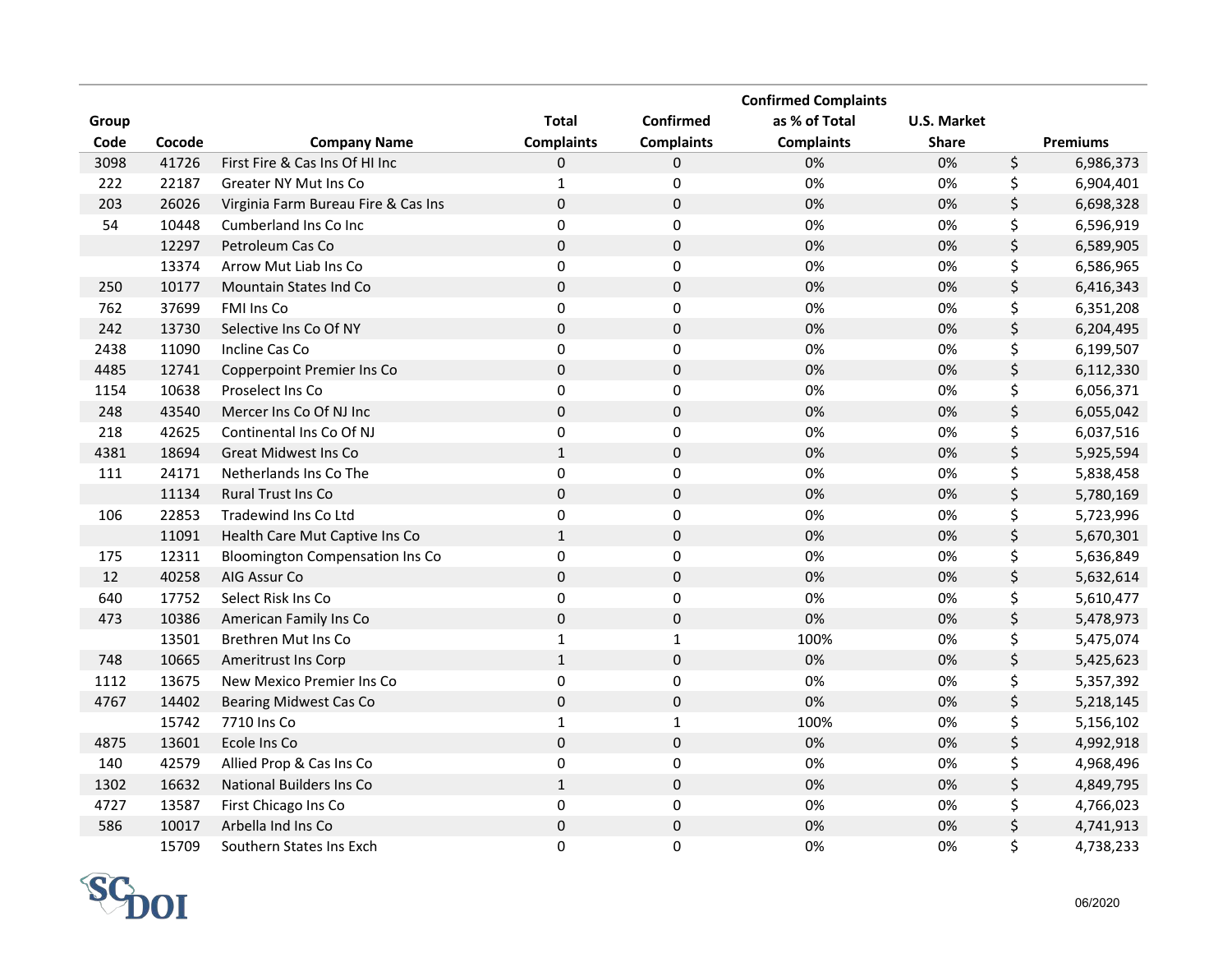|       |        |                                      |                   |                     | <b>Confirmed Complaints</b> |                    |                 |
|-------|--------|--------------------------------------|-------------------|---------------------|-----------------------------|--------------------|-----------------|
| Group |        |                                      | <b>Total</b>      | Confirmed           | as % of Total               | <b>U.S. Market</b> |                 |
| Code  | Cocode | <b>Company Name</b>                  | <b>Complaints</b> | <b>Complaints</b>   | <b>Complaints</b>           | <b>Share</b>       | <b>Premiums</b> |
| 91    | 38253  | Hartford Lloyds Ins Co               | 0                 | 0                   | 0%                          | 0%                 | \$<br>4,710,331 |
| 4962  | 35246  | Illinois Ins Co                      | $\pmb{0}$         | $\pmb{0}$           | 0%                          | 0%                 | \$<br>4,678,111 |
| 4672  | 12502  | DB Ins Co Ltd (US Branch)            | 0                 | $\pmb{0}$           | 0%                          | 0%                 | \$<br>4,657,859 |
|       | 27529  | Laundry Owners Mut Liab Ins Assn     | $\mathbf 0$       | 0                   | 0%                          | 0%                 | \$<br>4,584,694 |
| 4810  | 12535  | West River Ins Co                    | $\mathbf 0$       | $\mathbf 0$         | 0%                          | 0%                 | \$<br>4,572,425 |
|       | 10156  | SteadPoint Ins Co                    | $\pmb{0}$         | 0                   | 0%                          | 0%                 | \$<br>4,494,079 |
|       | 38687  | Alaska Timber Ins Exch               | $\pmb{0}$         | $\pmb{0}$           | 0%                          | 0%                 | \$<br>4,454,788 |
| 84    | 11051  | National Interstate Ins Co Of HI Inc | $\mathbf 0$       | $\pmb{0}$           | 0%                          | 0%                 | \$<br>4,448,774 |
| 242   | 11867  | Selective Ins Co of New England      | $\mathbf 0$       | $\mathbf 0$         | 0%                          | 0%                 | \$<br>4,405,248 |
| 222   | 22195  | Insurance Co Of Greater NY           | $\pmb{0}$         | 0                   | 0%                          | 0%                 | \$<br>4,378,784 |
| 447   | 40100  | Firstline Ins Co                     | $\mathbf{1}$      | $\pmb{0}$           | 0%                          | 0%                 | \$<br>4,368,291 |
| 248   | 18295  | Lafayette Ins Co                     | $\pmb{0}$         | $\pmb{0}$           | 0%                          | 0%                 | \$<br>4,354,306 |
| 291   | 14621  | Motorists Mut Ins Co                 | $\pmb{0}$         | $\mathbf 0$         | 0%                          | 0%                 | \$<br>4,269,072 |
| 31    | 35939  | Continental Divide Ins Co            | $\pmb{0}$         | $\pmb{0}$           | 0%                          | 0%                 | \$<br>4,088,388 |
| 361   | 19720  | American Alt Ins Corp                | $\mathbf{1}$      | $\pmb{0}$           | 0%                          | 0%                 | \$<br>4,019,696 |
|       | 11171  | CBIA Comp Serv Inc                   | $\pmb{0}$         | $\pmb{0}$           | 0%                          | 0%                 | \$<br>3,996,565 |
|       | 12006  | Districts Mut Ins & Risk Mgmt Serv   | $\mathbf 0$       | $\mathbf 0$         | 0%                          | 0%                 | \$<br>3,874,607 |
|       | 11683  | <b>Healthcare Providers Ins Co</b>   | 0                 | 0                   | 0%                          | 0%                 | \$<br>3,646,621 |
| 140   | 18961  | Crestbrook Ins Co                    | $\pmb{0}$         | $\pmb{0}$           | 0%                          | 0%                 | \$<br>3,633,365 |
| 111   | 41939  | Liberty Northwest Ins Corp           | $\pmb{0}$         | 0                   | 0%                          | 0%                 | \$<br>3,599,779 |
| 3991  | 12528  | Wadena Ins Co                        | $\pmb{0}$         | $\pmb{0}$           | 0%                          | 0%                 | \$<br>3,567,304 |
| 158   | 10936  | Seneca Ins Co Inc                    | $\mathbf 0$       | 0                   | 0%                          | 0%                 | \$<br>3,448,699 |
| 62    | 32808  | Illinois Emcasco Ins Co              | $\pmb{0}$         | $\mathbf 0$         | 0%                          | 0%                 | \$<br>3,419,438 |
| 111   | 24198  | Peerless Ins Co                      | $\pmb{0}$         | $\mathbf 0$         | 0%                          | 0%                 | \$<br>3,416,986 |
| 4906  | 16236  | FFVA Select Ins Co                   | $\pmb{0}$         | $\pmb{0}$           | 0%                          | 0%                 | \$<br>3,360,321 |
| 1178  | 10664  | Endeavour Ins Co                     | $\pmb{0}$         | $\mathbf 0$         | 0%                          | 0%                 | \$<br>3,298,041 |
| 2538  | 19216  | Southern Ins Co                      | $\pmb{0}$         | $\mathbf 0$         | 0%                          | 0%                 | \$<br>3,269,552 |
|       | 13420  | Badger Mut Ins Co                    | $\pmb{0}$         | $\mathsf 0$         | 0%                          | 0%                 | \$<br>3,258,690 |
| 303   | 14559  | Guideone Specialty Mut Ins Co        | $\pmb{0}$         | $\mathsf{O}\xspace$ | 0%                          | 0%                 | \$<br>3,250,298 |
| 807   | 35629  | <b>Association Cas Ins Co</b>        | $\pmb{0}$         | 0                   | 0%                          | 0%                 | \$<br>3,205,995 |
| 762   | 16454  | Franklin Mut Ins Co                  | $\pmb{0}$         | $\mathsf 0$         | 0%                          | $0\%$              | \$<br>3,159,906 |
|       | 38300  | Samsung Fire & Marine Ins Co Ltd     | $\pmb{0}$         | $\pmb{0}$           | 0%                          | 0%                 | \$<br>3,093,772 |
| 408   | 28401  | American Natl Prop & Cas Co          | $\mathsf 0$       | $\mathsf 0$         | 0%                          | 0%                 | \$<br>3,061,402 |
|       | 32514  | Texas Hospital Ins Exch              | $\Omega$          | 0                   | 0%                          | 0%                 | \$<br>3,018,341 |

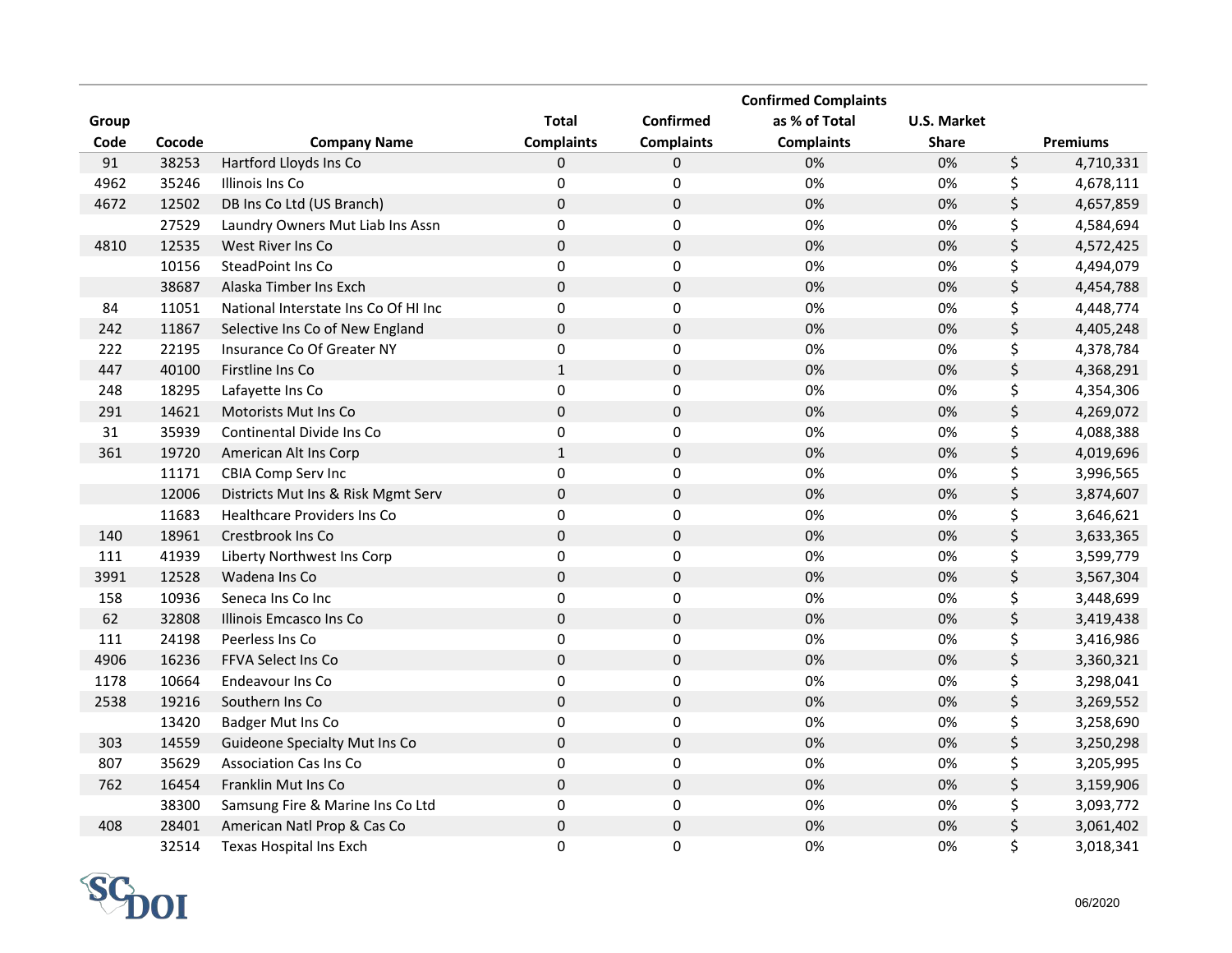|       |        |                                     |                   |                         | <b>Confirmed Complaints</b> |                    |                 |
|-------|--------|-------------------------------------|-------------------|-------------------------|-----------------------------|--------------------|-----------------|
| Group |        |                                     | <b>Total</b>      | Confirmed               | as % of Total               | <b>U.S. Market</b> |                 |
| Code  | Cocode | <b>Company Name</b>                 | <b>Complaints</b> | <b>Complaints</b>       | <b>Complaints</b>           | <b>Share</b>       | <b>Premiums</b> |
| 708   | 35432  | New Jersey Re Ins Co                | 0                 | 0                       | 0%                          | 0%                 | \$<br>3,017,863 |
| 3485  | 41580  | Red Shield Ins Co                   | $\pmb{0}$         | $\pmb{0}$               | 0%                          | 0%                 | \$<br>2,996,492 |
| 474   | 10993  | Brierfield Ins Co                   | $\mathsf 0$       | $\pmb{0}$               | 0%                          | 0%                 | \$<br>2,945,741 |
| 271   | 13439  | Partners Mut Ins Co                 | $\mathbf 0$       | $\pmb{0}$               | 0%                          | 0%                 | \$<br>2,868,107 |
|       | 18380  | Pacific Ind Ins Co                  | $\mathbf 0$       | $\mathsf 0$             | 0%                          | 0%                 | \$<br>2,841,538 |
|       | 34576  | Workers Comp Exch                   | $\pmb{0}$         | $\pmb{0}$               | 0%                          | 0%                 | \$<br>2,818,167 |
|       | 34002  | Trans City Cas Ins Co               | $\pmb{0}$         | $\pmb{0}$               | 0%                          | 0%                 | \$<br>2,792,712 |
| 4715  | 12903  | <b>DTRIC Ins Underwriters Ltd</b>   | $\pmb{0}$         | 0                       | 0%                          | 0%                 | \$<br>2,661,728 |
| 2538  | 24538  | Republic Underwriters Ins Co        | $\mathbf{1}$      | $\mathbf 0$             | 0%                          | 0%                 | \$<br>2,648,703 |
| 36    | 20222  | All Amer Ins Co                     | $\pmb{0}$         | $\pmb{0}$               | 0%                          | 0%                 | \$<br>2,631,067 |
| 267   | 40118  | Trustgard Ins Co                    | $\pmb{0}$         | $\pmb{0}$               | 0%                          | 0%                 | \$<br>2,598,279 |
| 4671  | 13610  | Fire Districts Ins Co Inc           | $\pmb{0}$         | $\pmb{0}$               | 0%                          | 0%                 | \$<br>2,575,829 |
| 248   | 14478  | Mercer Ins Co                       | $\pmb{0}$         | $\mathbf 0$             | 0%                          | 0%                 | \$<br>2,563,991 |
| 3138  | 11250  | Community Ins Corp                  | $\pmb{0}$         | $\pmb{0}$               | 0%                          | 0%                 | \$<br>2,546,909 |
| 3548  | 36137  | <b>Travelers Commercial Ins Co</b>  | $\overline{2}$    | $\mathbf 0$             | 0%                          | 0%                 | \$<br>2,510,872 |
|       | 26468  | Southern Mut Church Ins Co          | $\pmb{0}$         | $\pmb{0}$               | 0%                          | 0%                 | \$<br>2,486,648 |
| 35    | 20176  | Celina Mut Ins Co                   | $\pmb{0}$         | $\mathbf 0$             | 0%                          | 0%                 | \$<br>2,408,676 |
|       | 11831  | Freedom Advantage Ins Co            | $\pmb{0}$         | $\mathsf 0$             | 0%                          | 0%                 | \$<br>2,299,015 |
|       | 18309  | Pioneer State Mut Ins Co            | $\pmb{0}$         | $\pmb{0}$               | 0%                          | 0%                 | \$<br>2,279,831 |
| 111   | 23043  | Liberty Mut Ins Co                  | 31                | $\overline{\mathbf{4}}$ | 13%                         | 0%                 | \$<br>2,209,480 |
| 4672  | 13620  | DB Ins Co Ltd                       | $\pmb{0}$         | $\mathbf 0$             | 0%                          | 0%                 | \$<br>2,179,895 |
| 84    | 16691  | Great Amer Ins Co                   | $\pmb{0}$         | 0                       | 0%                          | 0%                 | \$<br>2,162,026 |
| 473   | 22098  | Grain Dealers Mut Ins Co            | $\pmb{0}$         | $\mathbf 0$             | 0%                          | 0%                 | \$<br>2,104,719 |
| 250   | 14958  | Peninsula Ins Co                    | $\pmb{0}$         | $\pmb{0}$               | 0%                          | 0%                 | \$<br>2,047,233 |
|       | 27065  | Rockford Mut Ins Co                 | $\pmb{0}$         | $\mathbf 0$             | 0%                          | 0%                 | \$<br>2,043,888 |
| 144   | 13943  | Fitchburg Mut Ins Co                | $\pmb{0}$         | $\pmb{0}$               | 0%                          | 0%                 | \$<br>2,027,519 |
| 31    | 32280  | Wellfleet Ins Co                    | $\pmb{0}$         | $\pmb{0}$               | 0%                          | 0%                 | \$<br>1,947,829 |
| 748   | 25780  | Williamsburg Natl Ins Co            | $\pmb{0}$         | $\pmb{0}$               | 0%                          | 0%                 | \$<br>1,933,251 |
| 626   | 22748  | Pacific Employers Ins Co            | $\overline{2}$    | $\pmb{0}$               | 0%                          | 0%                 | \$<br>1,865,568 |
| 111   | 24732  | General Ins Co Of Amer              | $\pmb{0}$         | $\pmb{0}$               | 0%                          | 0%                 | \$<br>1,857,091 |
| 175   | 41653  | Milbank Ins Co                      | $\pmb{0}$         | $\mathsf 0$             | 0%                          | 0%                 | \$<br>1,770,857 |
| 4761  | 17043  | Everett Cash Mut Ins Co             | $\pmb{0}$         | 0                       | 0%                          | 0%                 | \$<br>1,730,005 |
| 4720  | 29734  | Conifer Ins Co                      | $\mathbf 0$       | $\pmb{0}$               | 0%                          | 0%                 | \$<br>1,706,925 |
|       | 30805  | Farm Credit System Assn Captive Ins | 0                 | 0                       | 0%                          | 0%                 | \$<br>1,701,450 |

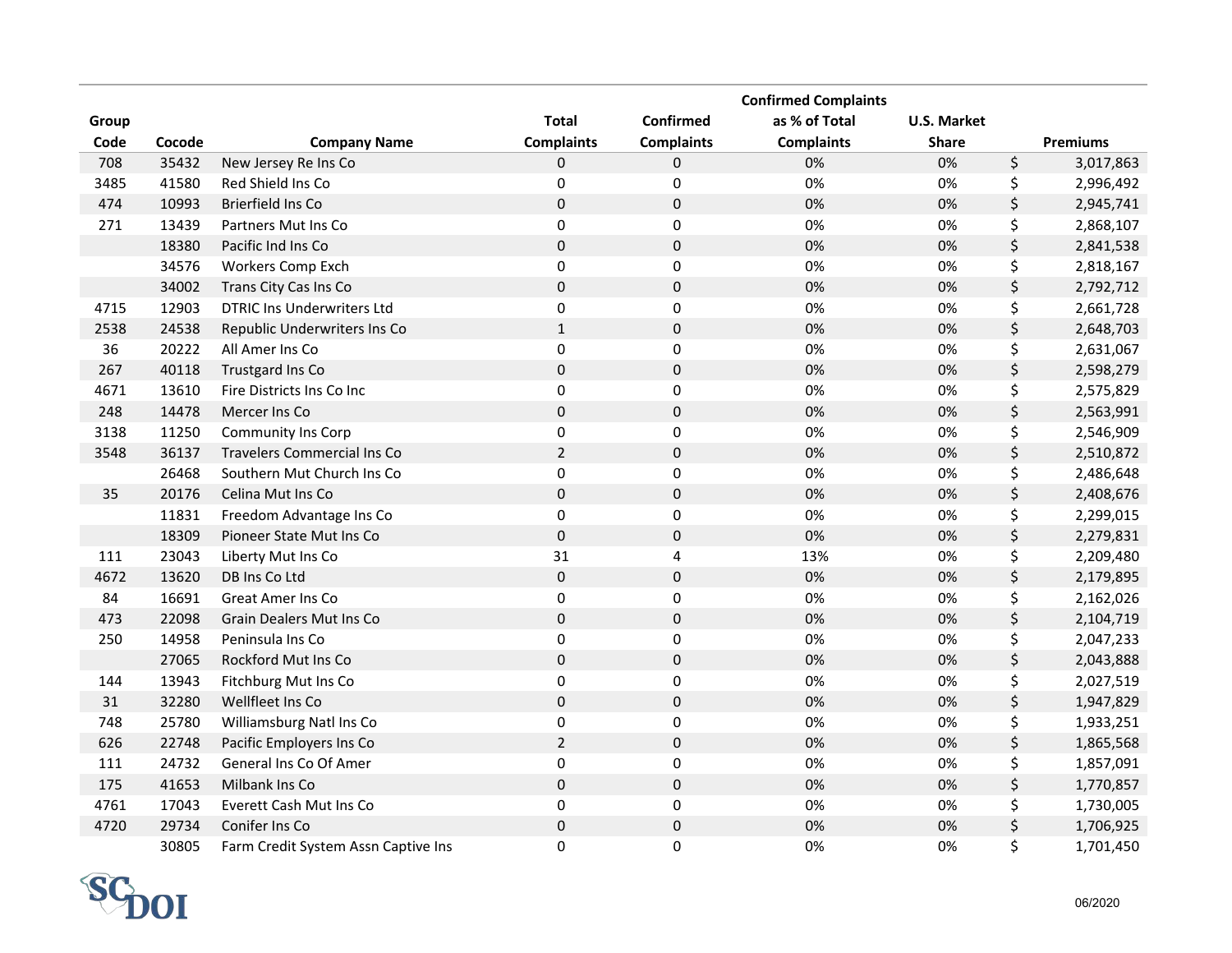|       |        |                                      |                   |                   | <b>Confirmed Complaints</b> |                    |                 |
|-------|--------|--------------------------------------|-------------------|-------------------|-----------------------------|--------------------|-----------------|
| Group |        |                                      | <b>Total</b>      | Confirmed         | as % of Total               | <b>U.S. Market</b> |                 |
| Code  | Cocode | <b>Company Name</b>                  | <b>Complaints</b> | <b>Complaints</b> | <b>Complaints</b>           | <b>Share</b>       | <b>Premiums</b> |
| 144   | 13706  | Dorchester Mut Ins Co                | 0                 | 0                 | 0%                          | 0%                 | \$<br>1,688,671 |
|       | 16926  | Areca Ins Exch                       | $\mathbf 0$       | 0                 | 0%                          | 0%                 | \$<br>1,681,024 |
|       | 12633  | Century Ins Co GU Ltd                | $\pmb{0}$         | $\pmb{0}$         | 0%                          | 0%                 | \$<br>1,579,625 |
| 111   | 22640  | Consolidated Ins Co                  | $\mathbf{1}$      | $\pmb{0}$         | 0%                          | 0%                 | \$<br>1,559,515 |
| 111   | 26042  | Wausau Underwriters Ins Co           | $\mathbf 0$       | $\mathsf 0$       | 0%                          | 0%                 | \$<br>1,545,414 |
| 111   | 22659  | Indiana Ins Co                       | $\mathbf 0$       | 0                 | 0%                          | 0%                 | \$<br>1,522,316 |
| 207   | 26131  | Western Reserve Mut Cas Co           | $\pmb{0}$         | $\pmb{0}$         | 0%                          | 0%                 | \$<br>1,505,539 |
| 761   | 21857  | American Ins Co                      | $\mathbf 0$       | 0                 | 0%                          | 0%                 | \$<br>1,482,082 |
| 88    | 10714  | Citizens Ins Co Of IL                | $\pmb{0}$         | $\pmb{0}$         | 0%                          | 0%                 | \$<br>1,481,770 |
| 2538  | 10859  | First Nonprofit Ins Co               | $\mathbf 0$       | 0                 | 0%                          | 0%                 | \$<br>1,480,845 |
| 111   | 24724  | First Natl Ins Co Of Amer            | $\mathbf 0$       | 0                 | 0%                          | 0%                 | \$<br>1,480,817 |
| 150   | 40789  | American Business & Mercantile Ins M | $\pmb{0}$         | 0                 | 0%                          | 0%                 | \$<br>1,446,579 |
| 4911  | 16262  | Midwest Family Advantage Ins Co      | $\pmb{0}$         | $\pmb{0}$         | 0%                          | 0%                 | \$<br>1,434,575 |
|       | 14036  | <b>Germantown Mut Ins Co</b>         | $\pmb{0}$         | 0                 | 0%                          | 0%                 | \$<br>1,431,544 |
| 3548  | 24767  | St Paul Fire & Marine Ins Co         | $\mathbf{1}$      | $\mathbf 0$       | 0%                          | 0%                 | \$<br>1,417,943 |
| 1112  | 15996  | New Mexico Commercial Ins Co         | $\mathbf 0$       | 0                 | 0%                          | 0%                 | \$<br>1,409,280 |
| 3548  | 35386  | Fidelity & Guar Ins Co               | $\pmb{0}$         | $\pmb{0}$         | 0%                          | 0%                 | \$<br>1,392,096 |
| 111   | 11045  | <b>Excelsior Ins Co</b>              | $\mathbf{1}$      | 0                 | 0%                          | 0%                 | \$<br>1,389,636 |
| 303   | 42803  | Guideone Elite Ins Co                | $\pmb{0}$         | $\mathbf 0$       | 0%                          | 0%                 | \$<br>1,385,086 |
|       | 16446  | Farmers Ins Co of Flemington         | $\pmb{0}$         | $\mathsf 0$       | 0%                          | 0%                 | \$<br>1,374,135 |
| 3098  | 11216  | <b>Tokio Marine Pacific Ins Ltd</b>  | $\mathbf 0$       | $\mathbf 0$       | 0%                          | 0%                 | \$<br>1,275,569 |
| 201   | 10990  | Utica Lloyds Of TX                   | $\pmb{0}$         | $\mathsf 0$       | 0%                          | 0%                 | \$<br>1,256,084 |
| 69    | 11185  | Foremost Ins Co Grand Rapids MI      | $\pmb{0}$         | $\pmb{0}$         | 0%                          | 0%                 | \$<br>1,251,184 |
| 111   | 18333  | Peerless Ind Ins Co                  | $\pmb{0}$         | $\mathbf 0$       | 0%                          | 0%                 | \$<br>1,249,213 |
| 88    | 10176  | Citizens Ins Co Of OH                | $\pmb{0}$         | $\mathbf 0$       | 0%                          | 0%                 | \$<br>1,164,003 |
| 4715  | 13740  | AIOI Ins Co Ltd                      | $\pmb{0}$         | 0                 | 0%                          | 0%                 | \$<br>1,150,562 |
| 98    | 17370  | Nautilus Ins Co                      | $\mathbf 1$       | $\mathbf 0$       | 0%                          | 0%                 | \$<br>1,143,572 |
| 4904  | 15645  | OBI Amer Ins Co                      | $\pmb{0}$         | $\mathsf 0$       | 0%                          | 0%                 | \$<br>1,135,077 |
|       | 13597  | Chung Kuo Ins Co Ltd                 | $\pmb{0}$         | $\pmb{0}$         | 0%                          | 0%                 | \$<br>1,120,895 |
|       | 13854  | Farmers Mut Fire Ins Co of Salem Cn  | $\pmb{0}$         | $\pmb{0}$         | 0%                          | 0%                 | \$<br>1,103,261 |
| 4899  | 16198  | <b>LCTA Specialty Ins Co</b>         | $\pmb{0}$         | $\pmb{0}$         | 0%                          | 0%                 | \$<br>1,092,028 |
| 626   | 20699  | Ace Prop & Cas Ins Co                | $1\,$             | 0                 | 0%                          | 0%                 | \$<br>1,081,255 |
| 4901  | 13660  | <b>Transit General Ins Co</b>        | $\pmb{0}$         | $\pmb{0}$         | 0%                          | 0%                 | \$<br>1,049,486 |
| 267   | 11136  | Grange Ins Co of MI                  | $\Omega$          | 0                 | 0%                          | 0%                 | \$<br>1,048,472 |

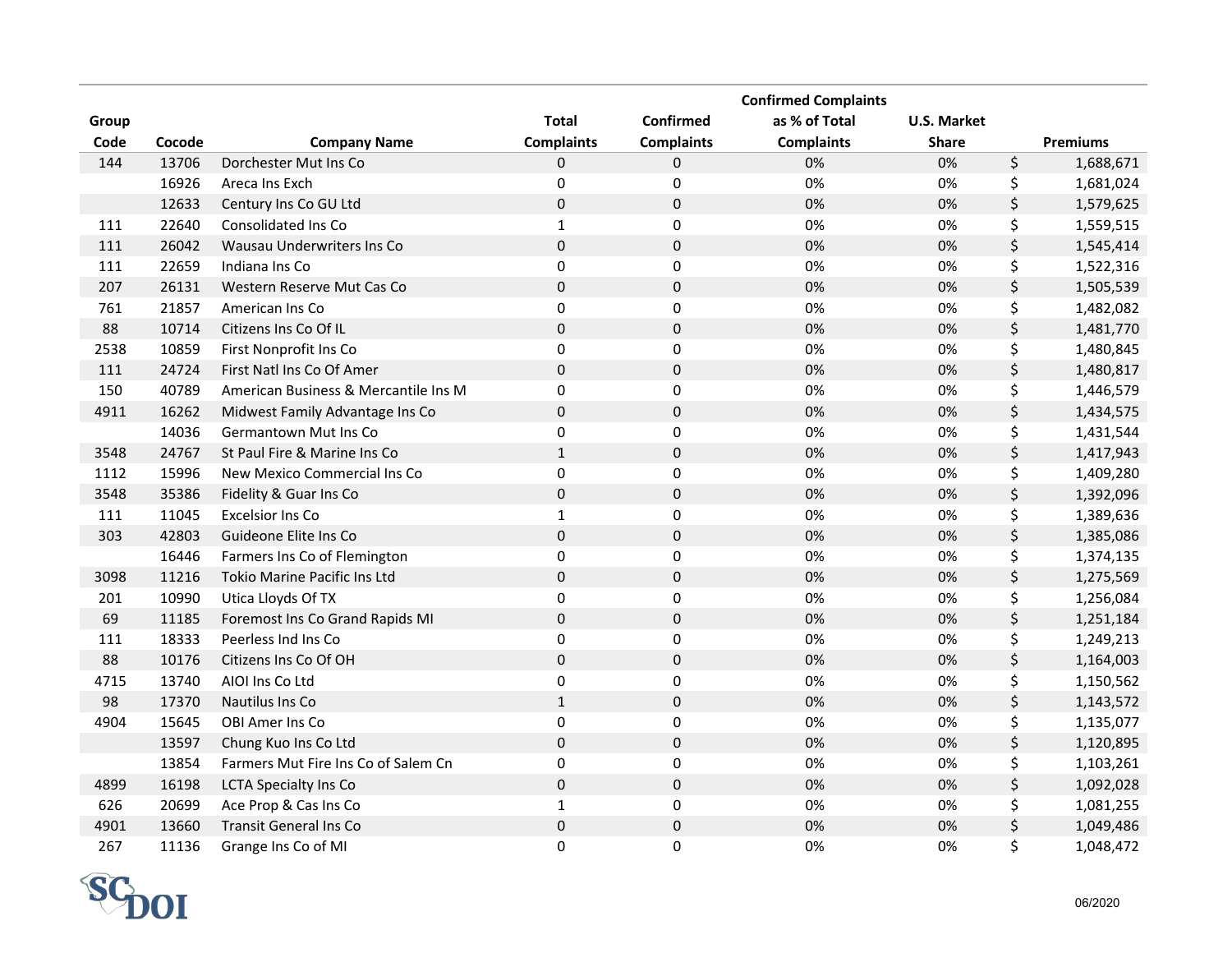|       |        |                                  |                   |                   | <b>Confirmed Complaints</b> |                    |                 |
|-------|--------|----------------------------------|-------------------|-------------------|-----------------------------|--------------------|-----------------|
| Group |        |                                  | <b>Total</b>      | Confirmed         | as % of Total               | <b>U.S. Market</b> |                 |
| Code  | Cocode | <b>Company Name</b>              | <b>Complaints</b> | <b>Complaints</b> | <b>Complaints</b>           | <b>Share</b>       | <b>Premiums</b> |
| 518   | 16144  | <b>Grinnell Select Ins Co</b>    | 0                 | 0                 | 0%                          | 0%                 | \$<br>1,048,352 |
| 98    | 33480  | <b>Clermont Ins Co</b>           | 0                 | $\pmb{0}$         | 0%                          | 0%                 | \$<br>988,829   |
| 169   | 33278  | <b>Florists Ins Co</b>           | $\mathbf 0$       | $\pmb{0}$         | 0%                          | 0%                 | \$<br>923,995   |
| 4787  | 14044  | Goodville Mut Cas Co             | 0                 | 0                 | 0%                          | 0%                 | \$<br>899,210   |
| 457   | 10726  | Somerset Cas Ins Co              | $\mathbf 0$       | 0                 | 0%                          | 0%                 | \$<br>880,300   |
| 175   | 14923  | Patrons Mut Ins Co Of Ct         | $\pmb{0}$         | $\pmb{0}$         | 0%                          | 0%                 | \$<br>831,891   |
| 88    | 41602  | The Hanover Cas Co               | $\pmb{0}$         | 0                 | 0%                          | 0%                 | \$<br>802,978   |
| 807   | 19640  | Columbia Natl Ins Co             | $\mathbf 0$       | 0                 | 0%                          | 0%                 | \$<br>788,225   |
| 1309  | 32069  | Patriot Ins Co                   | $\pmb{0}$         | $\mathbf 0$       | 0%                          | 0%                 | \$<br>781,716   |
| 111   | 23515  | Midwestern Ind Co                | $\mathbf{1}$      | $\mathbf{1}$      | 100%                        | 0%                 | \$<br>771,211   |
| 4767  | 14401  | Horizon Midwest Cas Co           | $\pmb{0}$         | $\pmb{0}$         | 0%                          | 0%                 | \$<br>745,624   |
| 250   | 15172  | Southern Mut Ins Co              | $\pmb{0}$         | 0                 | 0%                          | 0%                 | \$<br>720,823   |
| 1275  | 15067  | Quincy Mut Fire Ins Co           | $\mathbf 0$       | $\pmb{0}$         | 0%                          | 0%                 | \$<br>667,791   |
| 242   | 14377  | Selective Fire & Cas Ins Co      | $\pmb{0}$         | 0                 | 0%                          | 0%                 | \$<br>653,916   |
| 98    | 44318  | Admiral Ind Co                   | $\mathbf 0$       | 0                 | 0%                          | 0%                 | \$<br>609,023   |
| 88    | 10395  | Citizens Ins Co Of The Midwest   | $\pmb{0}$         | 0                 | 0%                          | 0%                 | \$<br>588,609   |
|       | 10972  | First Net Ins Co                 | $\mathbf 0$       | $\pmb{0}$         | 0%                          | 0%                 | \$<br>585,552   |
| 3219  | 13635  | SOMPO JAPAN NIPPONKOA INS INC    | $\mathbf 0$       | $\mathbf 0$       | 0%                          | 0%                 | \$<br>564,058   |
| 3363  | 10640  | Employers Ins Co Of NV           | $1\,$             | $\pmb{0}$         | 0%                          | 0%                 | \$<br>529,193   |
| 3407  | 14370  | Lebanon Valley Ins Co            | $\pmb{0}$         | $\mathbf 0$       | 0%                          | 0%                 | \$<br>473,124   |
| 4810  | 16583  | Brickyard Ins Co                 | $\pmb{0}$         | $\pmb{0}$         | 0%                          | 0%                 | \$<br>458,086   |
| 626   | 30953  | Chubb Ins Co of PR               | $\pmb{0}$         | $\mathbf 0$       | 0%                          | 0%                 | \$<br>448,233   |
| 111   | 24740  | Safeco Ins Co Of Amer            | $\pmb{0}$         | $\pmb{0}$         | 0%                          | 0%                 | \$<br>447,544   |
| 111   | 14613  | Montgomery Mut Ins Co            | $\pmb{0}$         | $\mathbf 0$       | 0%                          | 0%                 | \$<br>424,705   |
| 473   | 11028  | Spring Valley Mut Ins Co         | $\pmb{0}$         | $\pmb{0}$         | 0%                          | 0%                 | \$<br>408,271   |
| 12    | 19437  | Lexington Ins Co                 | $\pmb{0}$         | $\mathbf 0$       | 0%                          | 0%                 | \$<br>390,714   |
| 4725  | 20532  | Clarendon Natl Ins Co            | $\mathbf 0$       | $\pmb{0}$         | 0%                          | 0%                 | \$<br>373,600   |
| 4664  | 12873  | Privilege Underwriters Recp Exch | $\pmb{0}$         | 0                 | 0%                          | 0%                 | \$<br>370,152   |
| 140   | 10674  | Harleysville Ins Co of NY        | $\mathbf 0$       | $\mathsf 0$       | 0%                          | 0%                 | \$<br>360,726   |
| 473   | 17221  | Homesite Ins Co                  | $\pmb{0}$         | $\pmb{0}$         | 0%                          | 0%                 | \$<br>356,301   |
| 111   | 39012  | Safeco Ins Co Of IL              | $\mathbf 0$       | $\mathsf 0$       | 0%                          | 0%                 | \$<br>350,215   |
| 761   | 21865  | Associated Ind Corp              | 0                 | $\pmb{0}$         | 0%                          | 0%                 | \$<br>333,229   |
| 3548  | 25887  | United States Fidelity & Guar Co | $\pmb{0}$         | $\pmb{0}$         | 0%                          | 0%                 | \$<br>329,178   |
|       | 24678  | Arrowood Ind Co                  | $\Omega$          | 0                 | 0%                          | 0%                 | \$<br>316,372   |

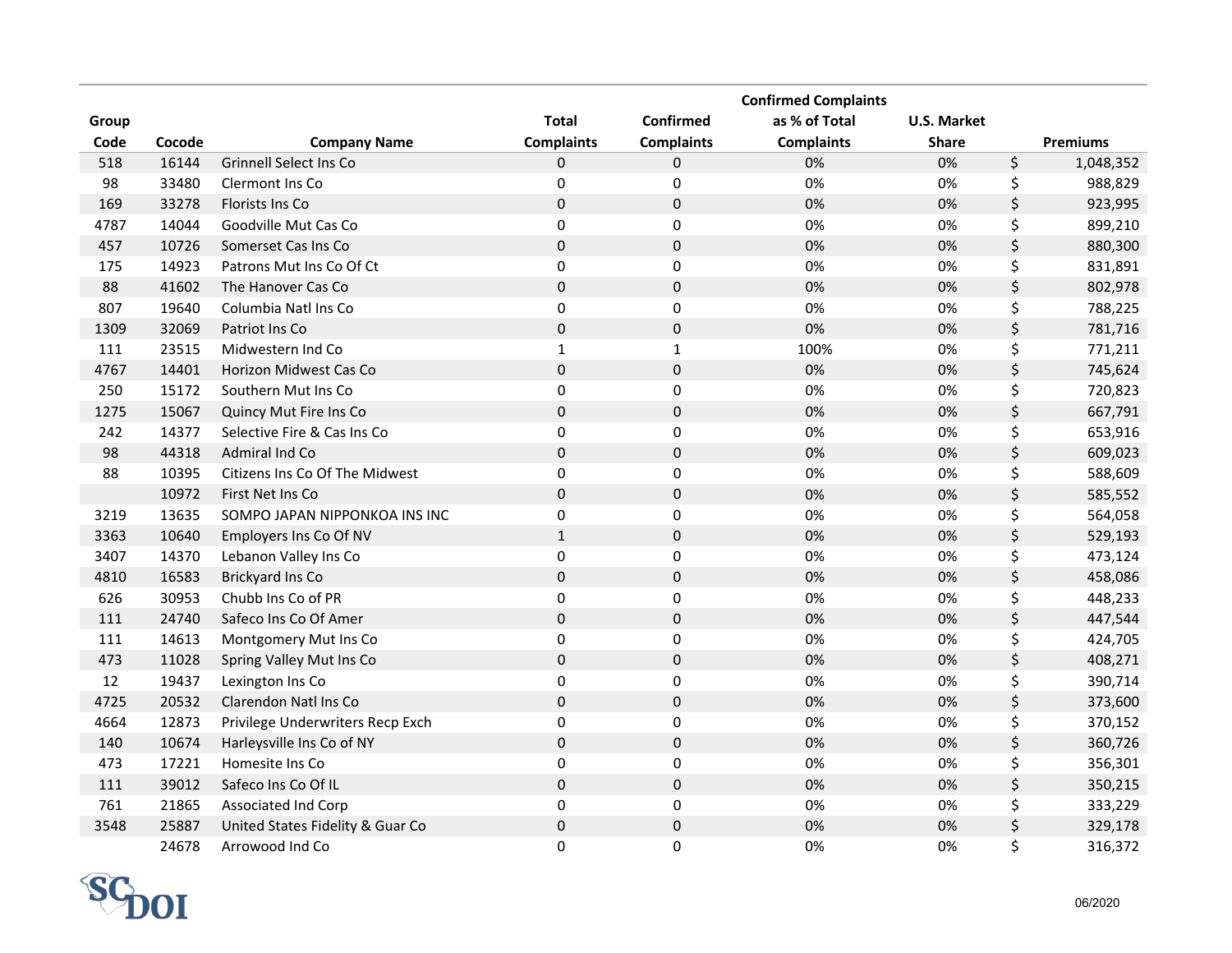|       |        |                                      |                   |                   | <b>Confirmed Complaints</b> |                    |                 |
|-------|--------|--------------------------------------|-------------------|-------------------|-----------------------------|--------------------|-----------------|
| Group |        |                                      | <b>Total</b>      | Confirmed         | as % of Total               | <b>U.S. Market</b> |                 |
| Code  | Cocode | <b>Company Name</b>                  | <b>Complaints</b> | <b>Complaints</b> | <b>Complaints</b>           | <b>Share</b>       | <b>Premiums</b> |
| 248   | 43559  | United Fire LLoyds                   | 0                 | 0                 | 0%                          | 0%                 | \$<br>301,304   |
| 250   | 15726  | Mountain States Commercial Ins Co    | $\mathbf 0$       | 0                 | 0%                          | 0%                 | \$<br>291,109   |
| 3548  | 25879  | Fidelity & Guar Ins Underwriters Inc | $\mathbf 0$       | $\pmb{0}$         | 0%                          | 0%                 | \$<br>291,106   |
| 111   | 19690  | American Economy Ins Co              | $\mathbf 0$       | $\pmb{0}$         | 0%                          | 0%                 | \$<br>290,373   |
| 457   | 39993  | Colony Ins Co                        | $\mathbf 0$       | $\mathbf 0$       | 0%                          | 0%                 | \$<br>281,447   |
| 4943  | 40398  | Ashmere Ins Co                       | $\mathbf 0$       | 0                 | 0%                          | 0%                 | \$<br>277,293   |
| 111   | 19704  | American States Ins Co               | $\mathbf 1$       | $1\,$             | 100%                        | 0%                 | \$<br>274,976   |
| 111   | 26069  | Wausau Business Ins Co               | 0                 | 0                 | 0%                          | 0%                 | \$<br>266,022   |
| 4720  | 11932  | White Pine Ins Co                    | $\pmb{0}$         | $\pmb{0}$         | 0%                          | 0%                 | \$<br>258,837   |
| 8     | 19232  | Allstate Ins Co                      | $\pmb{0}$         | 0                 | 0%                          | 0%                 | \$<br>240,992   |
| 796   | 18821  | General Cas Ins Co                   | $\mathbf 0$       | 0                 | 0%                          | 0%                 | \$<br>226,444   |
| 12    | 31674  | AIG Ins Co PR                        | $\pmb{0}$         | 0                 | 0%                          | 0%                 | \$<br>209,395   |
| 69    | 11800  | Foremost Prop & Cas Ins Co           | $\pmb{0}$         | $\pmb{0}$         | 0%                          | 0%                 | \$<br>194,929   |
| 411   | 43052  | Mapfre Praico Ins Co                 | $\pmb{0}$         | $\pmb{0}$         | 0%                          | 0%                 | \$<br>186,520   |
| 69    | 41513  | Foremost Signature Ins Co            | $\boldsymbol{0}$  | $\pmb{0}$         | 0%                          | 0%                 | \$<br>183,524   |
|       | 11668  | Inspirien Ins Co                     | 0                 | 0                 | 0%                          | 0%                 | \$<br>174,475   |
| 291   | 19950  | Wilson Mut Ins Co                    | $\pmb{0}$         | $\mathbf 0$       | 0%                          | 0%                 | \$<br>158,566   |
| 473   | 13927  | Homesite Ins Co Of The Midwest       | $\pmb{0}$         | $\mathbf 0$       | 0%                          | 0%                 | \$<br>148,715   |
| 626   | 22713  | Insurance Co of N Amer               | $\pmb{0}$         | $\pmb{0}$         | 0%                          | 0%                 | \$<br>145,479   |
| 111   | 41785  | Colorado Cas Ins Co                  | $\pmb{0}$         | $\mathbf 0$       | 0%                          | 0%                 | \$<br>142,297   |
| 212   | 40843  | Universal Underwriters Of TX Ins     | $\mathbf 0$       | $\mathbf 0$       | 0%                          | 0%                 | \$<br>134,117   |
| 111   | 14486  | Liberty Mut Mid Atlantic Ins Co      | $\pmb{0}$         | 0                 | 0%                          | 0%                 | \$<br>125,771   |
| 62    | 10863  | Dakota Fire Ins Co                   | $\pmb{0}$         | $\pmb{0}$         | 0%                          | 0%                 | \$<br>114,696   |
| 2538  | 10810  | Republic Fire & Cas Ins Co           | $\pmb{0}$         | $\pmb{0}$         | 0%                          | 0%                 | \$<br>110,835   |
| 626   | 10030  | Westchester Fire Ins Co              | $\pmb{0}$         | $\pmb{0}$         | 0%                          | 0%                 | \$<br>106,434   |
| 2538  | 10809  | Southern Underwriters Ins Co         | $\pmb{0}$         | 0                 | 0%                          | 0%                 | \$<br>98,944    |
| 473   | 13412  | <b>Austin Mut Ins Co</b>             | $\pmb{0}$         | $\pmb{0}$         | 0%                          | 0%                 | \$<br>95,412    |
| 807   | 11258  | Georgia Cas & Surety Co              | $\pmb{0}$         | $\pmb{0}$         | 0%                          | 0%                 | \$<br>94,779    |
| 140   | 15580  | Scottsdale Ind Co                    | $\mathsf 0$       | $\mathbf 0$       | 0%                          | 0%                 | \$<br>85,510    |
| 291   | 23175  | Phenix Mut Fire Ins Co               | $\pmb{0}$         | 0                 | 0%                          | 0%                 | \$<br>82,483    |
| 626   | 41386  | Chubb Ins Co Of NJ                   | $\pmb{0}$         | $\pmb{0}$         | 0%                          | 0%                 | \$<br>72,331    |
| 1227  | 28959  | High Point Preferred Ins Co          | $\pmb{0}$         | 0                 | 0%                          | 0%                 | \$<br>62,944    |
| 28    | 19976  | Amica Mut Ins Co                     | $\pmb{0}$         | $\pmb{0}$         | 0%                          | 0%                 | \$<br>60,240    |
| 361   | 23469  | American Modern Home Ins Co          | $\mathbf{0}$      | 0                 | 0%                          | 0%                 | \$<br>58,074    |

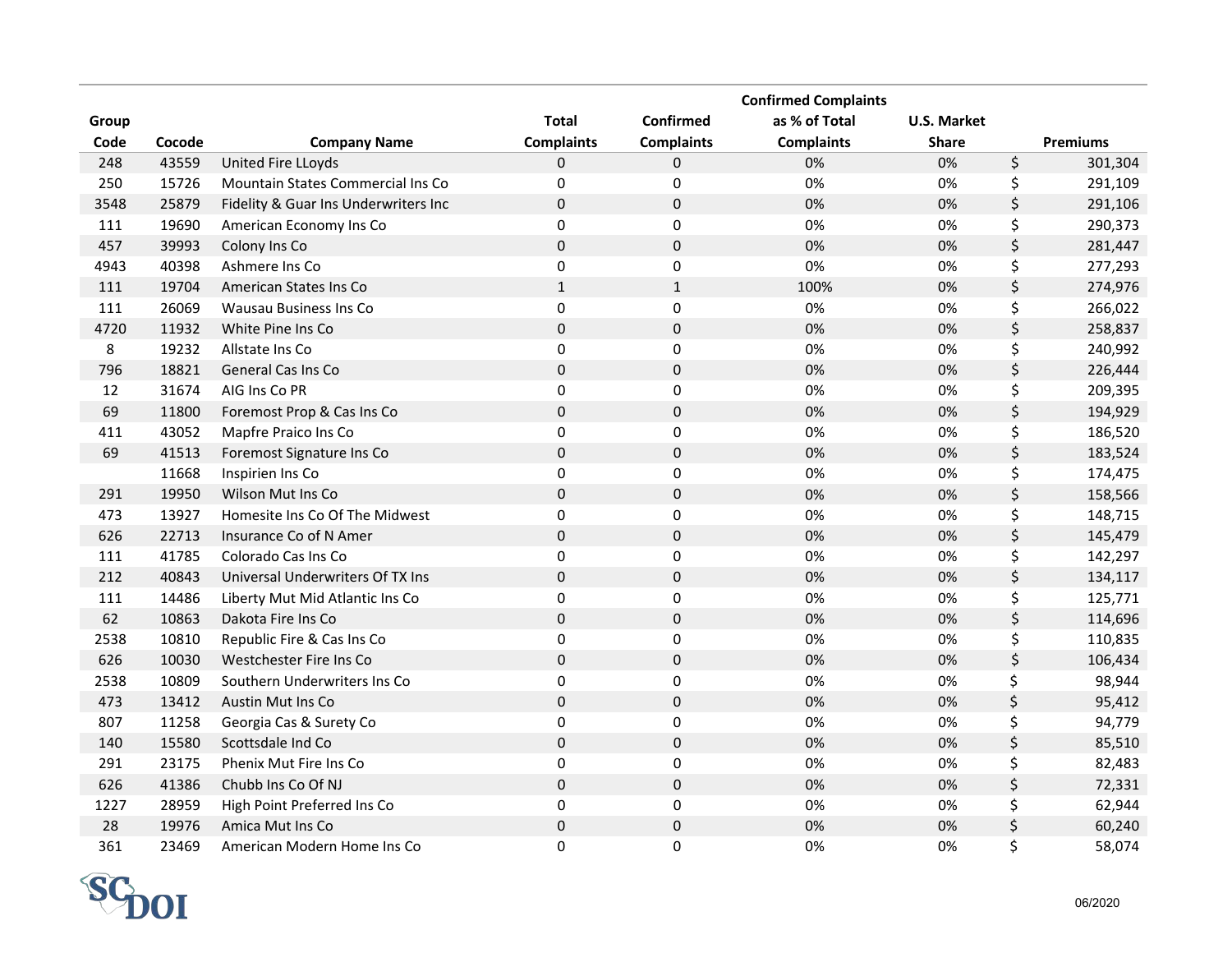|       |        |                                   |                     |                   | <b>Confirmed Complaints</b> |                    |                 |
|-------|--------|-----------------------------------|---------------------|-------------------|-----------------------------|--------------------|-----------------|
| Group |        |                                   | <b>Total</b>        | Confirmed         | as % of Total               | <b>U.S. Market</b> |                 |
| Code  | Cocode | <b>Company Name</b>               | <b>Complaints</b>   | <b>Complaints</b> | <b>Complaints</b>           | <b>Share</b>       | <b>Premiums</b> |
| 1227  | 10100  | Palisades Prop & Cas Ins Co       | 0                   | 0                 | 0%                          | 0%                 | \$<br>56,989    |
| 4829  | 21970  | <b>Bedivere Ins Co</b>            | $\mathbf{1}$        | 0                 | 0%                          | 0%                 | \$<br>54,239    |
| 4670  | 13604  | Starr Surplus Lines Ins Co        | $\pmb{0}$           | 0                 | 0%                          | 0%                 | \$<br>48,576    |
| 775   | 16356  | Chiron Ins Co                     | $\pmb{0}$           | $\pmb{0}$         | 0%                          | 0%                 | \$<br>48,396    |
| 140   | 23760  | Nationwide Gen Ins Co             | $\mathbf 0$         | $\pmb{0}$         | 0%                          | 0%                 | \$<br>47,200    |
| 54    | 13684  | <b>Cumberland Mut Fire Ins Co</b> | 0                   | 0                 | 0%                          | 0%                 | \$<br>41,496    |
| 140   | 14516  | HARLEYSVILLE LAKE STATES INS CO   | $\pmb{0}$           | $\pmb{0}$         | 0%                          | 0%                 | \$<br>35,305    |
| 140   | 10723  | Nationwide Assur Co               | 0                   | 0                 | 0%                          | 0%                 | \$<br>33,418    |
|       | 15024  | Preferred Mut Ins Co              | $\mathsf{O}\xspace$ | $\pmb{0}$         | 0%                          | 0%                 | \$<br>30,120    |
| 308   | 11282  | Germantown Ins Co                 | 0                   | 0                 | 0%                          | 0%                 | \$<br>28,998    |
| 308   | 17914  | Philadelphia Contributionship Ins | $\mathbf 0$         | 0                 | 0%                          | 0%                 | \$<br>28,338    |
|       | 15040  | Providence Mut Fire Ins Co        | 0                   | 0                 | 0%                          | 0%                 | \$<br>28,162    |
| 111   | 12484  | Liberty Mut Personal Ins Co       | $\pmb{0}$           | $\pmb{0}$         | 0%                          | 0%                 | \$<br>23,642    |
|       | 32190  | <b>Constitution Ins Co</b>        | 0                   | 0                 | 0%                          | 0%                 | \$<br>21,985    |
| 457   | 19860  | Argonaut Great Central Ins Co     | $\boldsymbol{0}$    | $\pmb{0}$         | 0%                          | 0%                 | \$<br>18,636    |
| 111   | 36919  | Hawkeye Security Ins Co           | $\pmb{0}$           | $\pmb{0}$         | 0%                          | 0%                 | \$<br>18,058    |
| 111   | 12696  | America First Ins Co              | $\boldsymbol{0}$    | $\pmb{0}$         | 0%                          | 0%                 | \$<br>15,889    |
| 4666  | 10200  | Hiscox Ins Co Inc                 | $\pmb{0}$           | 0                 | 0%                          | 0%                 | \$<br>12,480    |
| 626   | 38938  | Atlantic Employers Ins Co         | $\pmb{0}$           | $\pmb{0}$         | 0%                          | 0%                 | \$<br>11,881    |
| 140   | 25453  | Nationwide Ins Co Of Amer         | $\mathbf 1$         | $\mathsf 0$       | 0%                          | 0%                 | \$<br>10,417    |
| 3528  | 16459  | AmFed Advantage Ins Co            | $\mathbf 0$         | $\mathbf 0$       | 0%                          | 0%                 | \$<br>10,374    |
| 111   | 19712  | American States Ins Co Of TX      | $\pmb{0}$           | $\pmb{0}$         | 0%                          | 0%                 | \$<br>10,086    |
| 271   | 10994  | Founders Ins Co                   | $\pmb{0}$           | $\mathbf 0$       | 0%                          | 0%                 | \$<br>7,217     |
| 626   | 38989  | Chubb Custom Ins Co               | $\pmb{0}$           | $\pmb{0}$         | 0%                          | 0%                 | \$<br>6,727     |
| 1227  | 10791  | Palisades Ins Co                  | $\mathbf 0$         | $\pmb{0}$         | 0%                          | 0%                 | \$<br>5,853     |
|       | 10048  | Hyundai Marine & Fire Ins Co Ltd  | $\pmb{0}$           | 0                 | 0%                          | 0%                 | \$<br>4,308     |
| 3548  | 36161  | Travelers Prop Cas Ins Co         | 3                   | $\pmb{0}$         | 0%                          | 0%                 | \$<br>3,947     |
|       | 16220  | Employers Natl Ins Co Inc         | $\pmb{0}$           | $\pmb{0}$         | 0%                          | 0%                 | \$<br>3,296     |
| 383   | 41378  | Rutgers Cas Ins Co                | $\boldsymbol{0}$    | $\mathbf 0$       | 0%                          | 0%                 | \$<br>1,832     |
| 212   | 39306  | Fidelity & Deposit Co Of MD       | $\pmb{0}$           | 0                 | 0%                          | 0%                 | \$<br>1,355     |
|       | 37800  | Kookmin Best Ins Co Ltd           | $\pmb{0}$           | $\pmb{0}$         | 0%                          | 0%                 | \$<br>1,191     |
| 4857  | 15358  | US Coastal Ins Co                 | $\pmb{0}$           | 0                 | 0%                          | 0%                 | \$<br>1,148     |
| 203   | 10022  | Countryway Ins Co                 | $\mathsf{O}\xspace$ | $\pmb{0}$         | 0%                          | 0%                 | \$<br>445       |
| 1227  | 22050  | Palisades Safety & Ins Assoc      | $\Omega$            | 0                 | 0%                          | 0%                 | \$<br>437       |